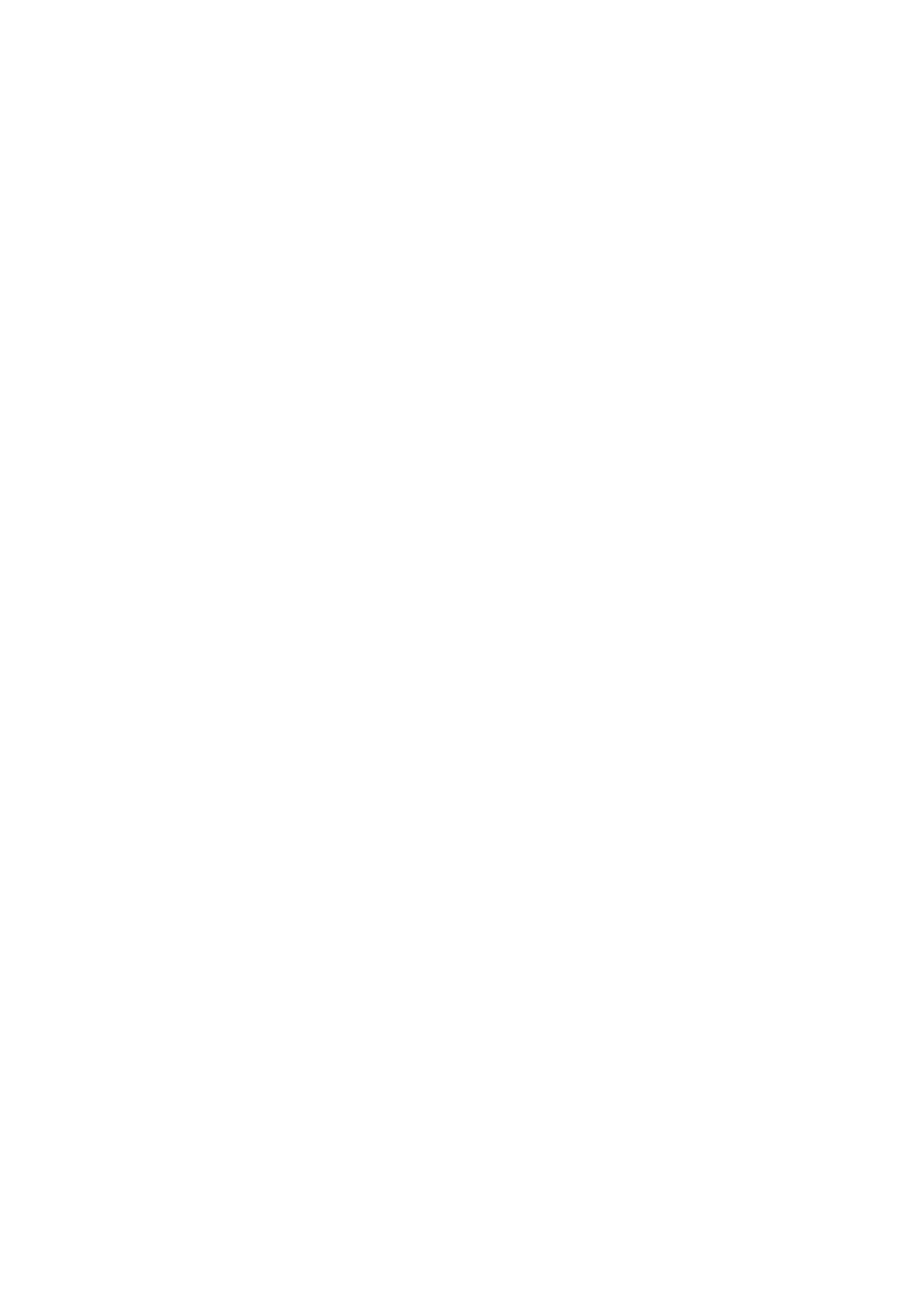#### **CONTENTS**

#### **Page**

| 1                | British Connemara Pony Society - Breed Description                           |
|------------------|------------------------------------------------------------------------------|
| $\boldsymbol{2}$ | British Connemara Pony Society - Showing Rules                               |
| 3                | Dales Pony Society – Breed Description                                       |
| 4                | Dales Pony Society – Showing Rules                                           |
| 5                | Dartmoor Pony Society – Breed Description                                    |
| 6                | Dartmoor Pony Society - Showing Rules                                        |
| 7                | Exmoor Pony Society – Breed Description                                      |
| 8                | Exmoor Pony Society - Showing Rules                                          |
| 9                | Fell Pony Society - Breed Description                                        |
| $10 - 11$        | Fell Pony Society - Showing Rules                                            |
| 12               | Highland Pony Society - Breed Description                                    |
| $13 - 14$        | Highland Pony Society - Showing Recommendations                              |
| 15               | New Forest Breeding & Cattle Society – Breed Description                     |
| 16               | New Forest Breeding & Cattle Society – Showing Rules                         |
| 17               | Shetland Pony Stud-Book Society – Breed Description                          |
| $18 - 19$        | Shetland Pony Stud-Book Society – Guidelines for Showing Shetland Ponies     |
| 20               | Welsh Pony & Cob Society – Breed Description (Section A)                     |
| 21               | Welsh Pony & Cob Society – Breed Description (Section B<br>$&$ Section $C&D$ |
| $22 - 29$        | Welsh Pony $& Cob$ Society – Showing Rules                                   |

### **THIS BOOKLET MAY NOT BE COPIED OR REPRODUCED IN PART OR IN ITS ENTIRETY WITHOUT THE EXPRESS PERMISSION OF THE BREED SOCIETIES AND THE NATIONAL PONY SOCIETY**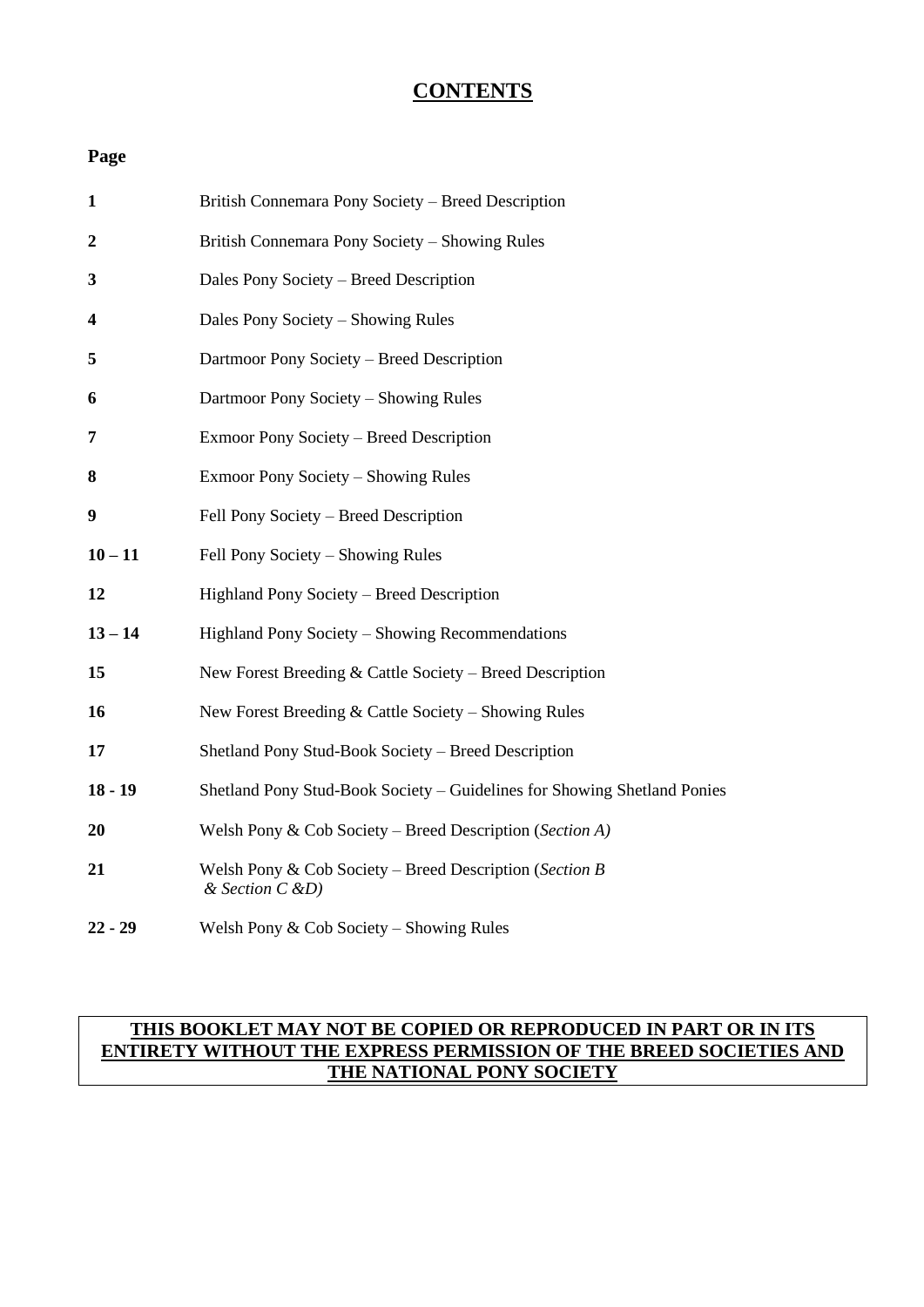### **BRITISH CONNEMARA PONY SOCIETY**

### **BREED DESCRIPTION**

**HEIGHT:** 128cms to 148 cms at maturity.

**COLOURS:** Grey, black, bay, brown, dun with occasional roan, chestnut, palomino, **dark and blue**-eyed cream.

**TYPE:** Compact, well balanced riding type with depth, substance and good heart room. Standing on short legs covering a lot of ground.

**HEAD:** Well-balanced pony head of medium length with good width between large kindly eyes. Pony ears, well-defined cheekbone, jaw relatively deep but not coarse.

**FRONT:** Head well set on to neck. Crest should not be over-developed. Neck not set on too low. Well laid-back shoulder giving a good length of rein.

**BODY:** Body should be deep, with strong back, some length permissible but should be well ribbed up and with strong loins.

**LIMBS:** Good length and strength in forearm, well-defined knees and short cannons with flat bone measuring 18-21 cms. Elbows should be free. Pasterns of medium length, feet well shaped, of medium size, hard and level.

**HIND QTRS:** Strong and muscular with some length, well developed second thighs, (gaskin) and strong low-set hocks.

**MOVEMENT:** Movement free, easy and true, without undue knee action but active and covering the ground.

### **CHARACTERISTICS**

Good temperament, hardiness and staying power, intelligence, soundness, surefootedness, jumping ability, suitable for child or adult.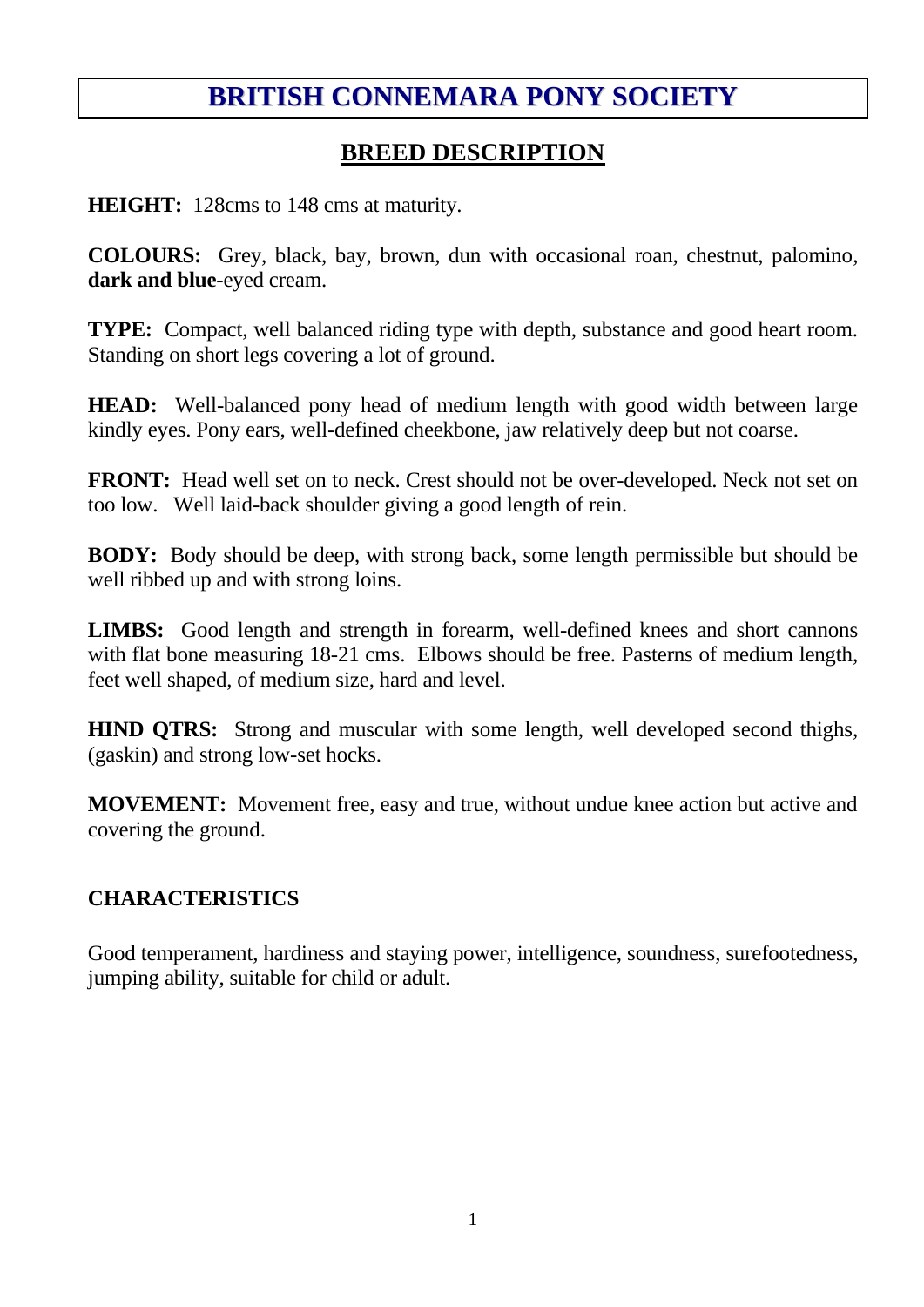### **BRITISH CONNEMARA PONY SOCIETY**

### **SHOWING RULES**

- 1. **Unless entered in a class specifically for over-height Connemara ponies, no Connemara pony exceeding 148 cm. or less than 128 cm. may be shown or take part in any competition restricted to Connemara or Registered Mountain & Moorland Ponies within the jurisdiction of the Society. Where it is reported to the Society that this may have occurred then the Council or such sub-committee or individual representative as the Council may delegate authority to from time to time, may require the animal to be measured or re-measured in accordance with the Rules of the Joint Measurement Board Ltd. The penalty for the contravention may be cancellation of the registration of the animal concerned.**
- **2. No entire male may be shown or take part in any competition restricted to Connemara or registered Mountain & Moorland ponies after the lst January in the year in which he attains the age of three years unless he is registered as a stallion in the adult section of the Stud Book or the stud book of the Parent Organisation or an Approved Society. Stallions registered after 1st March 2007 must be registered in Class 1 or Class 2.**
- **3. No female or gelding may be shown or take part in any competition restricted to Connemara or registered Mountain & Moorland ponies after the lst January in the year in which it attains the age of four years unless it has been registered as an adult pony in the Stud Book or the stud book of the Parent Organisation or an Approved Society. Mares and geldings registered after the 1st March 2007 must be registered in Class 1 or Class 2, with the exception of geldings registered as adults in the Stud Book in 2007 and 2008.**
- **4. No Connemara pony may be shown over the age of six months unless it is registered in the Stud Book or the stud book of the Parent Organisation or an Approved Society**

#### **Trimming Rules**

Connemara ponies should be shown in as natural a state as possible and the following rules should be observed.

- 1. MANES ponies should be shown unplaited. However, very thick manes may be discreetly thinned but should look as natural as possible.
- 2. TAILS should look natural and should not be pulled but may be squared off at the bottom.
- 3. HEAD Ears may be trimmed flat (no trimming inside of the ears). Light trimming of long hairs in jawline is permitted. Whiskers should not be trimmed.
- 4. LEGS No trimming of feather on legs or trimming into heels.
- 5. No false hair, artificial colouring or make-up should be used.
- 6. Ridden ponies ONLY may be clipped in the interest of welfare. Legs should not be clipped. Under no circumstances should foals be clipped.
- 7. The Society does not object to ponies being freeze-branded. This should not be detrimental to animals in the show ring and should be encouraged.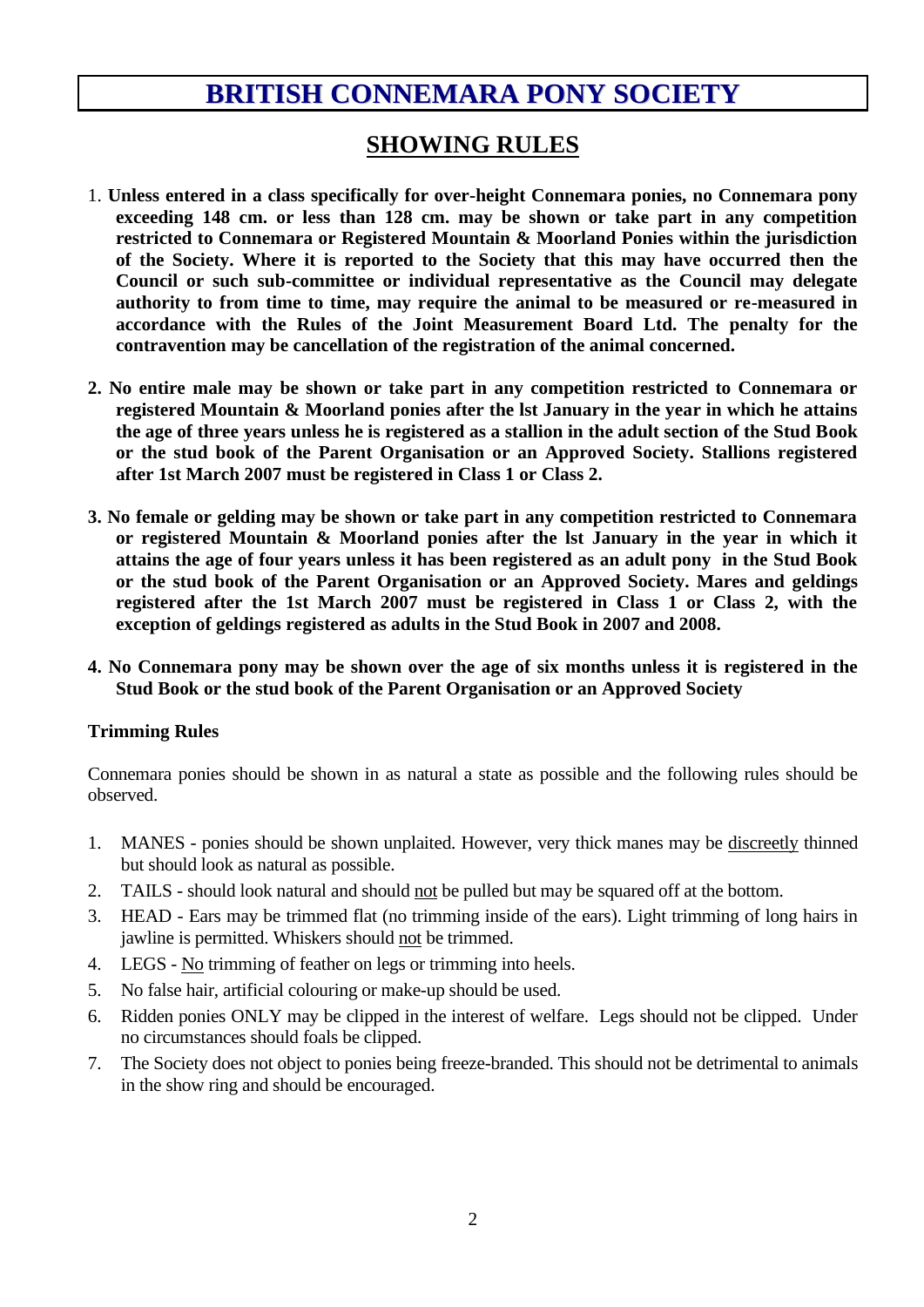### **DALES PONY SOCIETY**

### **BREED DESCRIPTION**

**GENERAL:** A strong active pony, full of quality and spirit.

**HEAD:** Neat and pony like, showing no dish. Broad between the eyes, which should be bright and alert. Pony ears slightly incurving. Long foretop of straight hair down the face.

**NECK:** Strong and of ample length. Stallions should display a bold outlook with a well-arched crest. Throat and jaws clean-cut. Long, flowing mane.

**SHOULDERS:** Well-laid, long, sloping shoulders with well-developed muscles. Withers not too fine.

**BODY:** Short-coupled and deep through the chest, with well-sprung ribs.

**HINDQUARTERS:** Hindquarters deep, lengthy and powerful. Second thighs welldeveloped and very muscular. Tail well set on, not high, with plenty of long, straight hair reaching the ground.

**HOCKS:** Broad, flat and clean. Well let down with plenty of dense flat bone below.

**FOREARMS:** Set square. Short and very muscular, with broad, well-developed knees.

**FEET, LEGS & JOINTS:** The very best of feet and legs, with flexible joints, showing quality with no coarseness. The cannons should display 8"-9" of flat flinty bone and well defined tendons. Pasterns should be nicely sloping and of good length. Ample, silky straight feather on the heels. Large, round feet, open at the heels, with welldeveloped frogs.

**HEIGHT:** The preferred height range is 14 hh to 14.2 hh (Ponies above and below this range to be placed at the discretion of the judges).

**COLOURS:** Black, brown, a few grey and bay, and occasionally roan.

**MARKINGS:** A white star and/or snip on the head. White to the fetlocks of the Hind legs only. Mis-marked ponies showing more white than this are registered as section B in the stud book and placed at the discretion of the judges.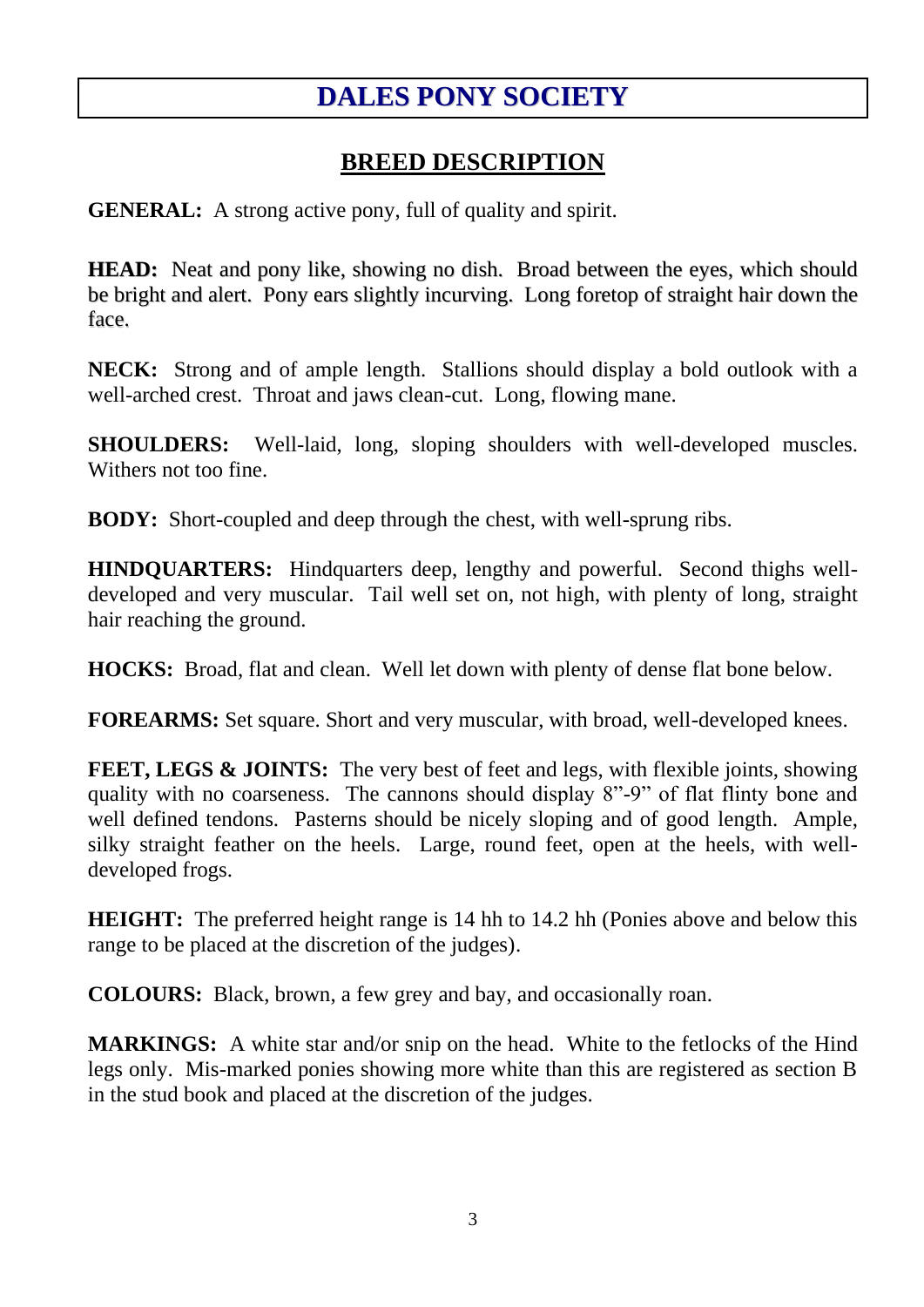### **DALES PONY SOCIETY**

**ACTION:** Clean, high, straight and true. Going forward on "all fours" with tremendous energy. The knee and hock are lifted, the hindlegs flexed well under the body for powerful drive.

**CHARACTER:** True pony character. Alert, high-courage, intelligent and kind.

#### **Ponies registered in Section X of the stud book may not adhere to the breed standard. These ponies are not permitted in Dales Pony Classes**

### **SHOWING RECOMMENDATIONS**

A good Dales type should be capable of the carrying out the job for which it was bred, i.e. to pull a plough, trot a mile in around 3 minutes, and still give a good ride to hounds. To this end, the pony must be wide and powerful, with extremely high quality limbs and feet; alert and active, with a high-stepping trot, fore and hind limbs being lifted to the same level and driving powerfully forward.

- 1. Ponies to be shown in their natural state. No trimming, clipping or pulling of mane, tails or feathers on the legs. Tails may be rough-trimmed to prevent them dragging on the ground. Manes and tails should be full and flowing, and traditionally were "a yard long". Feathers should be full, curtaining the coronets
- 2. In the interests of welfare, **ridden and driven** ponies may be body-clipped in the winter, taking the above rule into account. Legs should not be clipped. Ponies which have been clipped in the winter, **may** be at a disadvantage when shown in-hand the following spring, depending on the Judge's view.
- 3. No plaiting allowed except for the traditional plait at the top of the tail bearing ribbons if so wished.
- 4. No false hair or make-up of any kind is permitted.
- 5. Youngstock is usually shown in white halters, and the mares are also traditionally shown in this way, although riding or in-hand bridles are also permitted. Licensed stallions (three years and over) are traditionally shown in full stallion tack, and this is a rule at the Breed Shows.
- 6. Over-height and mis-marked ponies should be placed at the discretion of the Judge. These are both faults, but it must be borne in mind that a Breed Judge might well place a high quality mis-marked pony above a mediocre, correctly marked pony
- 7. Tweed, not black is the correct attire for riders, and medium weight tack should be used to show the pony to advantage.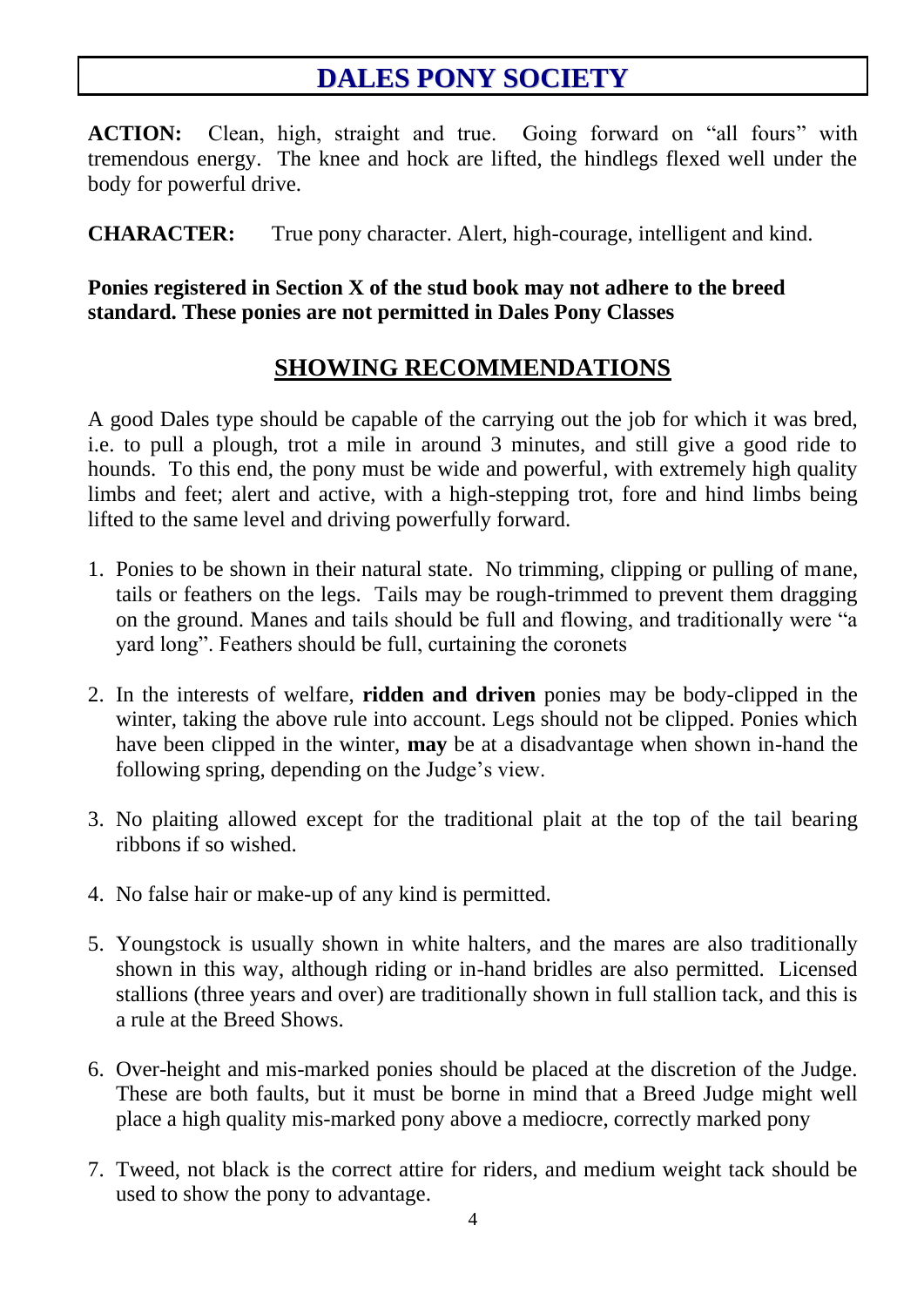### **DARTMOOR PONY SOCIETY**

### **BREED DESCRIPTION**

**HEIGHT:** Not exceeding 127cm (12.2hh)

**COLOUR:** Bay, brown, black, grey, chestnut, roan. Piebalds and Skewbalds are not allowed. **A certain amount of white is and always has been acceptable. Excessive white markings to be discouraged.**

**HEAD AND NECK: The head is small and bloodlike, reasonably short from eye to muzzle and without much tapering to the nose. The ears are small and alert and the eyes fairly large giving the pony a kindly interested expression. It should be well set on a good neck of medium length.** The throat and jaws should be fine and showing no signs of coarseness or throatiness. Stallions to have a moderate crest.

**SHOULDERS:** Good shoulders are most important. They should be well laid back and sloping but not too fine at the withers.

**BODY:** Of medium length and strong, well ribbed up with a good depth of girth giving plenty of heart room.

**LOIN AND HINDQUARTERS:** Strong and well covered with muscle. The hind quarters should be of medium length and neither level nor steeply sloping. The tail is well set up.

**LIMBS:** The fore legs should not be tied in at the **knee**. The fore-arm should be muscular and relatively long and the knee fairly large and flat at the front.

The cannons should be short with ample good, flat bone. The pasterns should be sloping but not too long. The feet should be hard and well shaped.

The hocks should be well let down with plenty of length from hip to hock, clean cut and with plenty of bone below the hock. They should have a strong second thigh. They should not be 'sickled' or 'cow hocked'.

**MOVEMENT:** Low and straight coming from the shoulder with good hock action but without exaggeration.

**GENERAL: The Dartmoor is a very good looking riding pony, sturdily built yet with quality, like a scaled down middleweight hunter**. The mane and tail should be full and flowing. **The general impression given by a Dartmoor is of a well made, quality pony with ample bone which stands over plenty of ground.**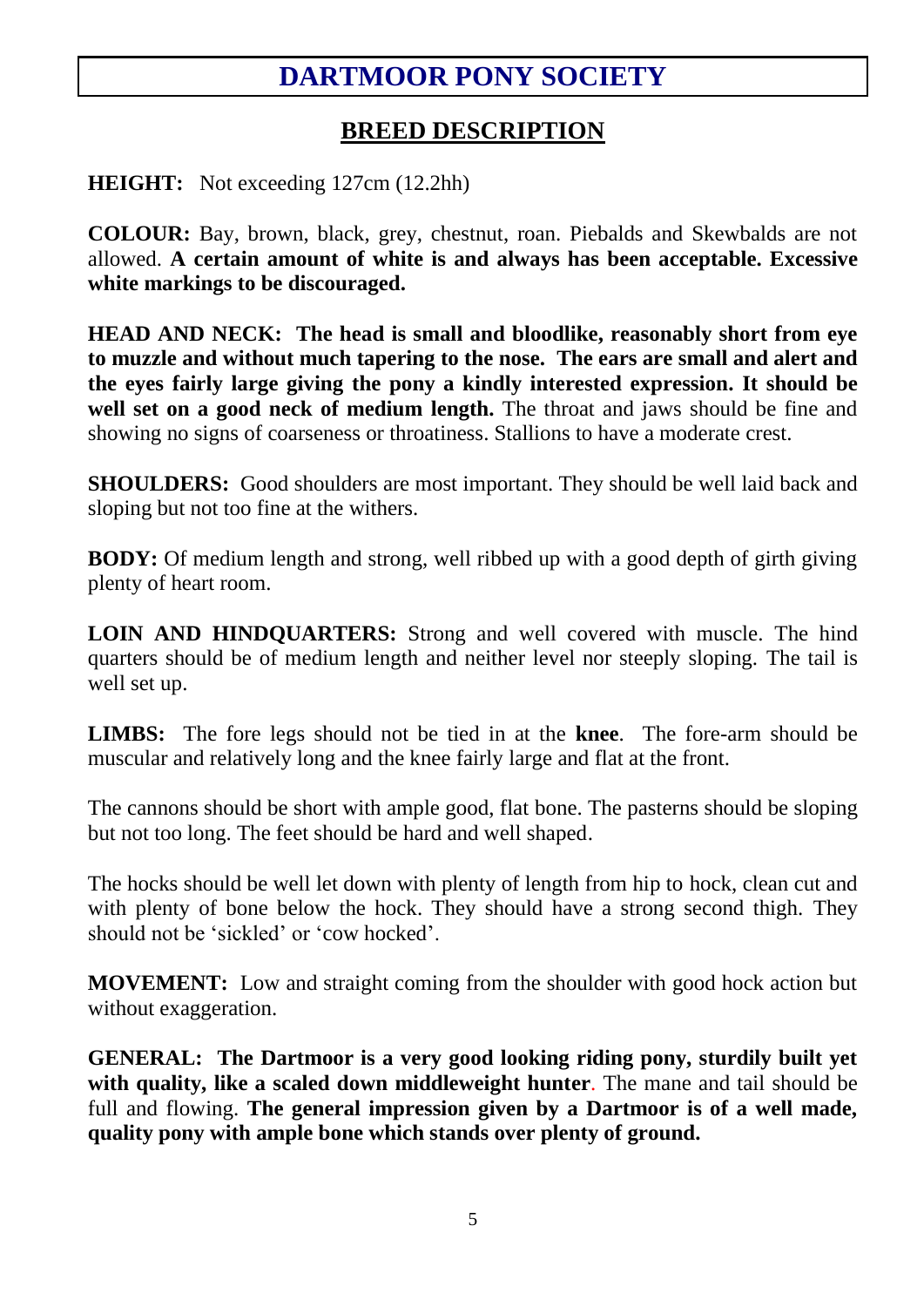### **DARTMOOR PONY SOCIETY**

### **SHOWING RULES**

- 1. Stallions or Colts aged three years or over may not be shown unless in possession of a **Dartmoor Pony Society Stallion Licence.**
	- a) Handlers of Stallions and Colts in In-Hand Classes must have attained their  $14<sup>th</sup>$  birthday before  $1<sup>st</sup>$  January of the current year.
	- b) There is no age limit for riders in Mountain and Moorland Ridden and Working Pony Classes with the exception of Stallions and Colts in that riders must have attained their  $11<sup>th</sup>$  birthday before  $1<sup>st</sup>$  January of the current year.
- 1. No mare with foal at foot or due to foal in the current year may be shown in Ridden classes. No mare may be shown with a foal under the age of three weeks. Mares must be accompanied by their foals in the ring.
- 2. Where there are two or more classes at a show restricted to Dartmoor ponies only, no member may exhibit unless the judge is from the Dartmoor Pony Society Panel of Judges for the year in question.
- 3. If the owner of the Champion at a Star Show is not a member the rosette should be returned to the Society and not presented to the Reserve, or further down the line. Points do not count towards the Society's Competitions.
- 4. The Dartmoor Pony Society Rosettes may only be awarded to fully and supplementary registered ponies owned by members producing their current membership card at the time of the award.
- 5. Ponies in Mixed Mountain and Moorland or Dartmoor classes must be shown unplaited. No dye or make-up may be used and no false tails or forelocks.
- 6. Handlers of ponies in In-hand classes aged 14 years and under must wear correctly secured current British Standard skull caps/riding hats.

### **Trimming**

- a) Long hairs under the jaw and those protruding from the ears may be trimmed.
- b) Whiskers must not be trimmed.
- c) The tail may be trimmed at the bottom if excessively long
- d) Ridden/Driven ponies may be clipped in the interest of welfare, but not their legs.
- e) False quarter marks are not allowed.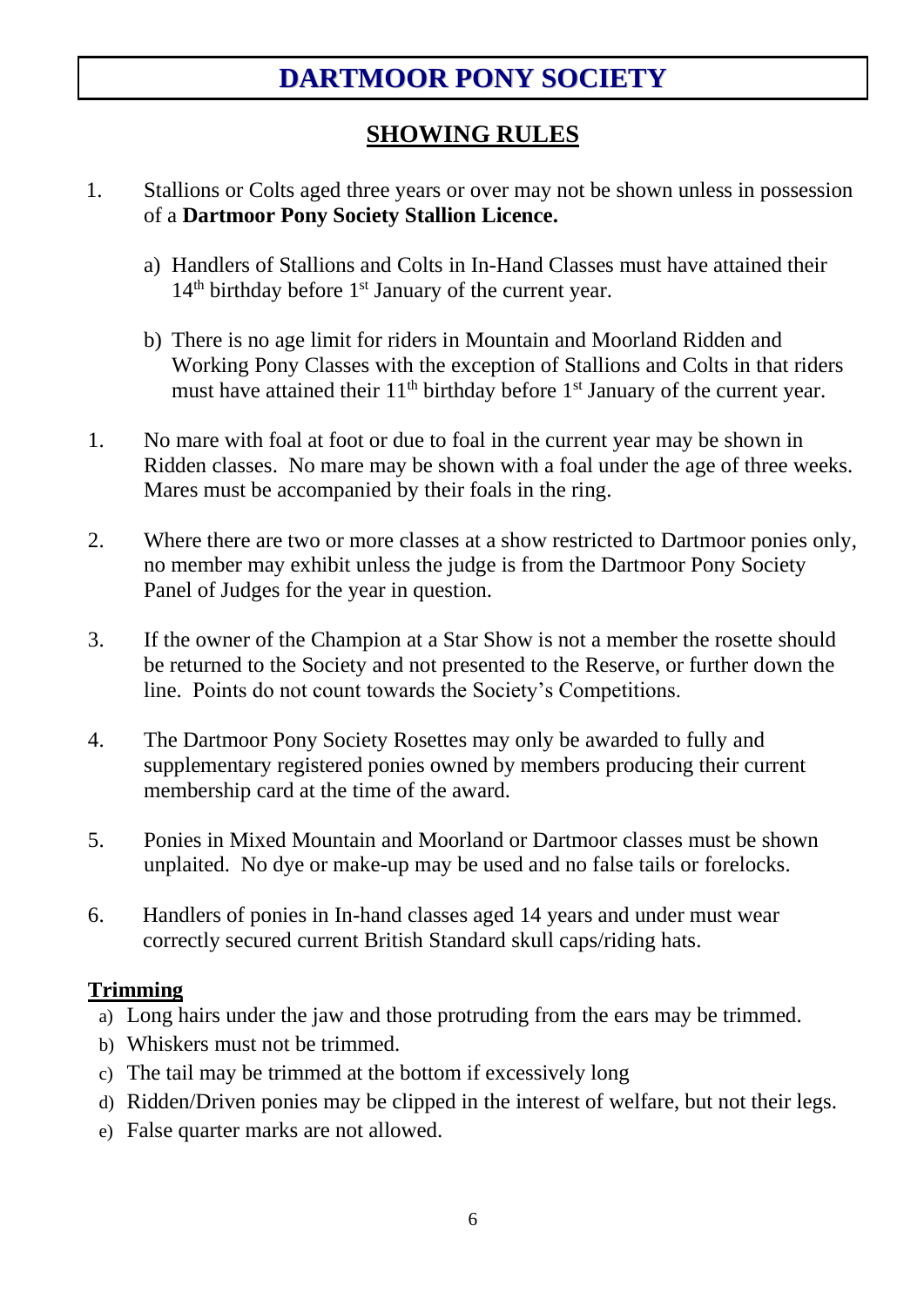### **EXMOOR PONY SOCIETY**

### **BREED DESCRIPTION**

**HEIGHT:** The preferred height range is:

- Stallions & Geldings 11.3 hh (119.4 cm) to 12.3 hh (129.5cm) at

maturity.

- Mares 11.2 hh (116.8 cm) to 12.2 hh (127 cm) at maturity.

**GENERAL APPEARANCE OR TYPE:** Definite "pony" character; hard and strong; vigorous and alert and symmetrical in appearance; mealy muzzle; prominent hooded toad eye.

**HEAD AND NECK:** Ears short, thick and pointed; clean cut face; wide forehead; eyes large, wide apart and prominent with well defined fleshy hood and pale colouration outlining the eyes (Toad Eyes); wide nostrils; mealy muzzle; clean throat; good length of rein.

**SHOULDERS:** Clean, fine at top, well laid back.

**CHEST:** Deep & wide between and behind forelegs; ribs long, deep, well sprung and wide apart.

**BACK:** Level; broad and level across loins; tail neatly set in.

**LEGS:** Clean and short, with neat **uniformly dark hoof walls**; forelegs straight, well apart and squarely set; hind legs well apart, nearly perpendicular from hock to fetlock with point of hock in line with pelvis bone; wide curve from flank to hock joint; legs free in motion with no tendency to sweep or turn.

**ACTION:** Straight and smooth, without exaggerated action.

**COAT:** Summer - close, hard and bright

 Winter - a double-layered dense coat with an under insulating layer of fine, springy hair and an outer water-proofing layer of hard, greasy hair.

**COLOUR:** Bay, brown or dun, with black points; mealy colour on muzzle, round eyes and inside flanks; no white markings anywhere.

**QUALITY:** Alert expression and general poise indicating balance and symmetry of movement; fine clean bone.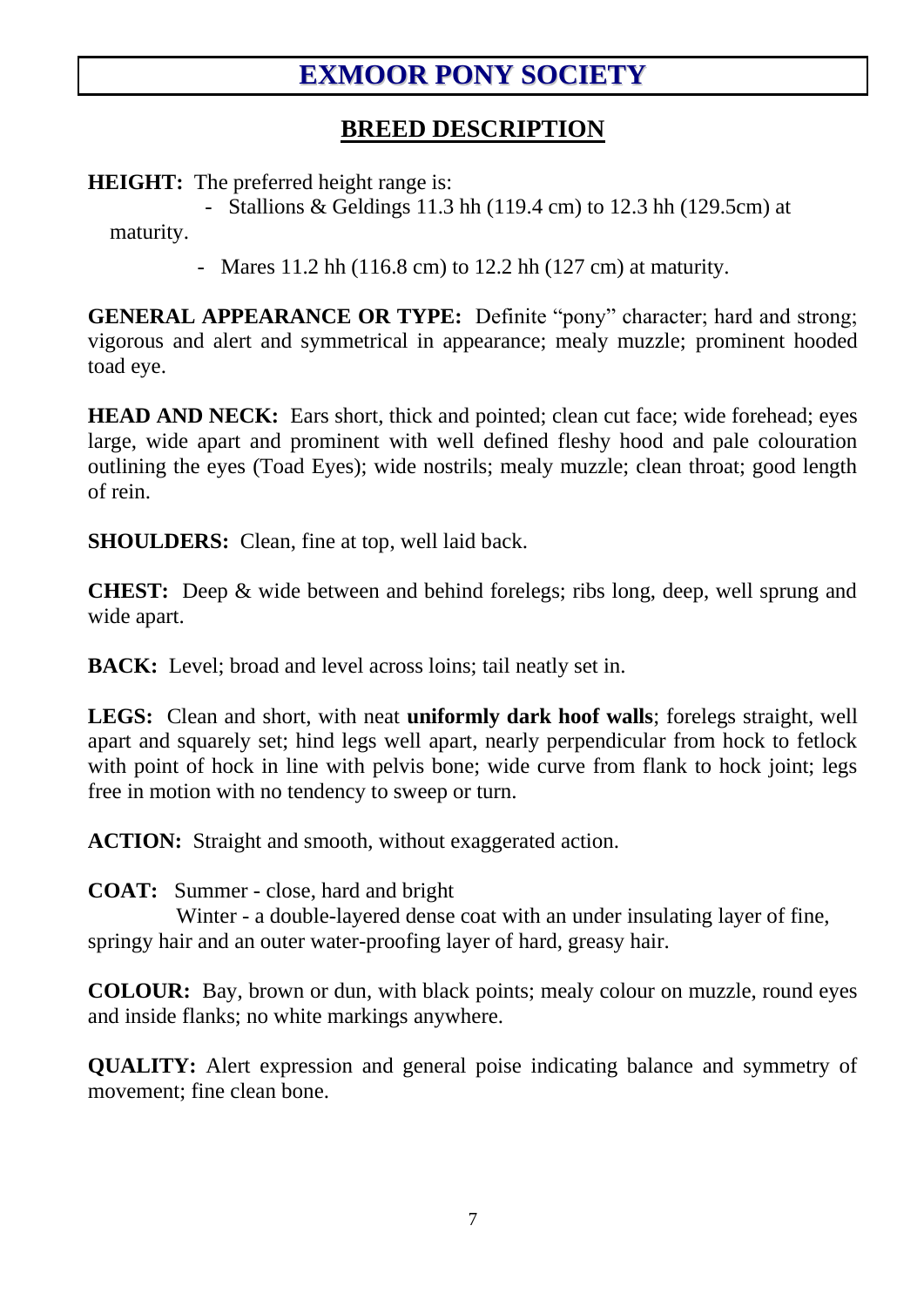### **EXMOOR PONY SOCIETY**

### **SHOWING RULES**

- 1. Only ponies registered in Section 1 of the Exmoor Pony Society Stud Book may be shown at Exmoor Pony Society shows, affiliated shows or any show governed by the Society's show rules and thus be eligible for Society **premiums** or awards. In addition, colts **4 years old and over** must be in possession of an Exmoor Pony Society Stallion Licence to be shown at such shows.
- 2. All Exmoor ponies exhibited in in-hand classes shall be shown in "natural condition". The following treatments are prohibited:
	- *Trimming of any area of coat, mane, forelock, ears, whiskers and jaw line, under-belly, tail or feathers.*
	- *Clipping*
	- *Plaiting*
	- *Application of make-up or artificial coloring*
	- *Attachment of any false hair pieces*

The following treatments are permitted:

- *Washing and brushing*
- *Application of hoof oil*
- 3. Exmoor ponies exhibited in ridden and/or driving classes shall be shown as in **"1" and "2"** above, except that, apart from the legs, they may have been clipped. Any pony that has been clipped cannot be entered in in-hand classes until the clipped areas have fully re-grown.
- 4. Exmoor ponies exhibited in driving classes shall be shown according to **"1" and "2" and "3"** above except that trimming of tails is permitted. Any pony that has had its tail trimmed cannot be entered in in-hand or ridden classes until the tail is fully re-grown.
- 5. All ponies exhibited in "riding" and "performance" classes shall be four years old or over.
- 6. Colts & Stallions, 2 years old and over, must be shown in a suitable bit and have a Bridle Disc.
- 7. A member shall not knowingly exhibit a pony bred, previously or currently owned, leased or produced by the judge, his/her immediate family or his/her employer.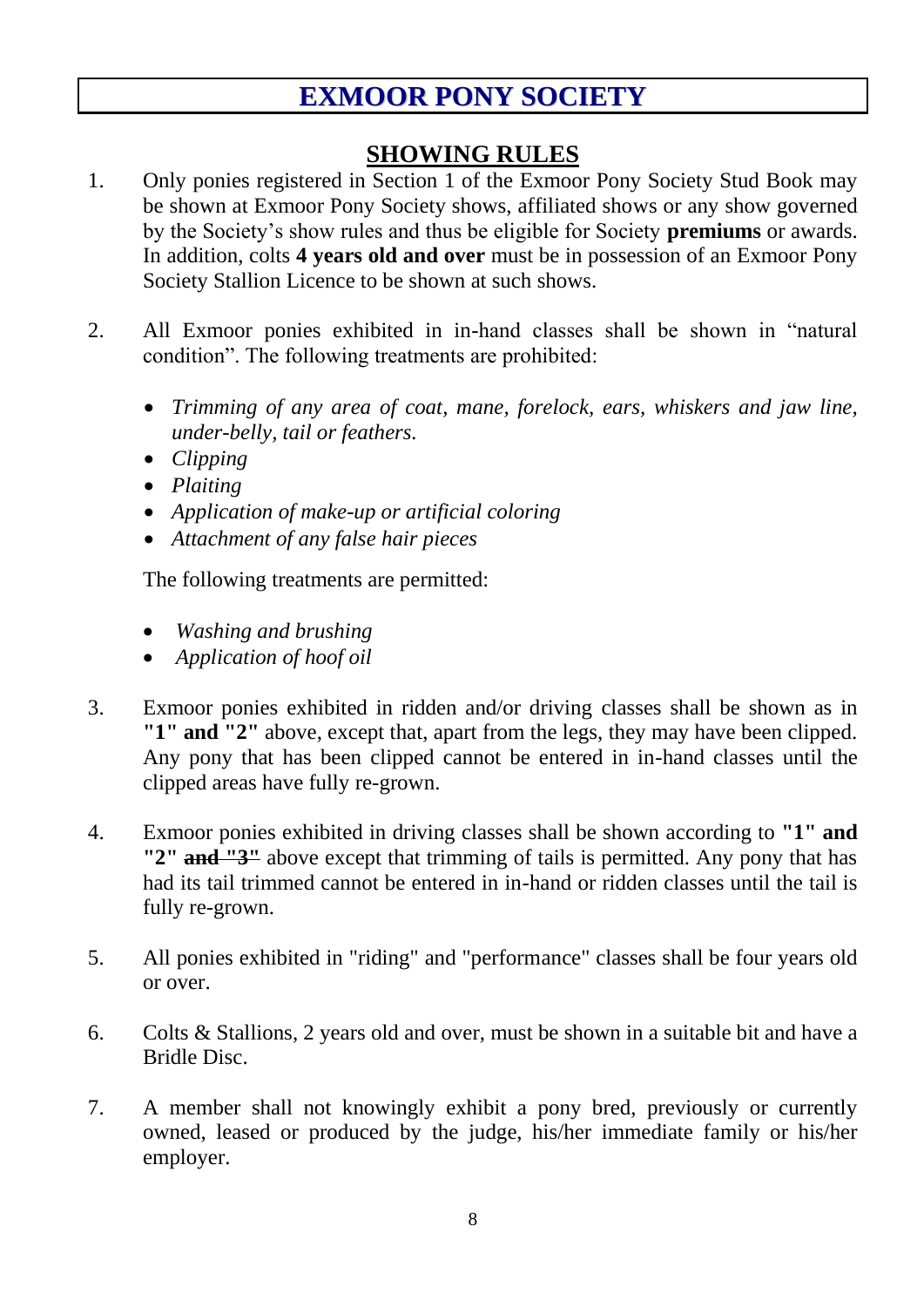## **FELL PONY SOCIETY**

### **BREED DESCRIPTION**

**HEIGHT:** Not exceeding 14 hands (142.2 cm).

**COLOUR:** black, brown, bay and grey. Chestnuts, piebalds and skewbalds will be registered in section X.

A star or white above lower eye level and white below nostrils and any white on the hind leg/hoof is acceptable.

An excess of white markings is discouraged, i.e. a blaze or stripe, or white below lower eye level and above nostrils and / or any amount of white on a front hoof or leg, but such ponies are eligible for registration in section X.

**HEAD:** Small, well chiseled in outline, well set on, forehead broad, tapering to nose.

**NOSTRILS:** Large and expanding.

**EYES:** Prominent, bright, mild and intelligent.

**EARS:** Neatly set, well formed and small.

**THROAT AND JAWS:** Fine, showing no signs of throatiness or coarseness.

**NECK:** Of proportionate length, giving good length of rein, strong and not too heavy, moderate crest in case of stallion.

**SHOULDERS:** Most important, well laid back and sloping, not too fine at withers, nor loaded at the points - a good long shoulder blade, muscles well developed.

**CARCASE:** Good strong back of good outline, muscular loins, deep carcase, thick through heart, round ribbed from shoulders to flank, short and well coupled, hind quarters square and strong with tail well set on.

**FEET, LEGS AND JOINTS:** Feet of good size, round and well formed, open at heels with the characteristic blue horn, fair sloping pasterns not too long, forelegs should be straight, well placed not tied at the elbows, big well-formed knees, short cannon bone, plenty of good flat bone below knee (eight inches at least), great muscularity of arm.

**HIND LEGS:** Good thighs and second thighs, very muscular, hocks well let down and clean cut, plenty of bone below joint, hocks should not be sickle nor cow-hocked.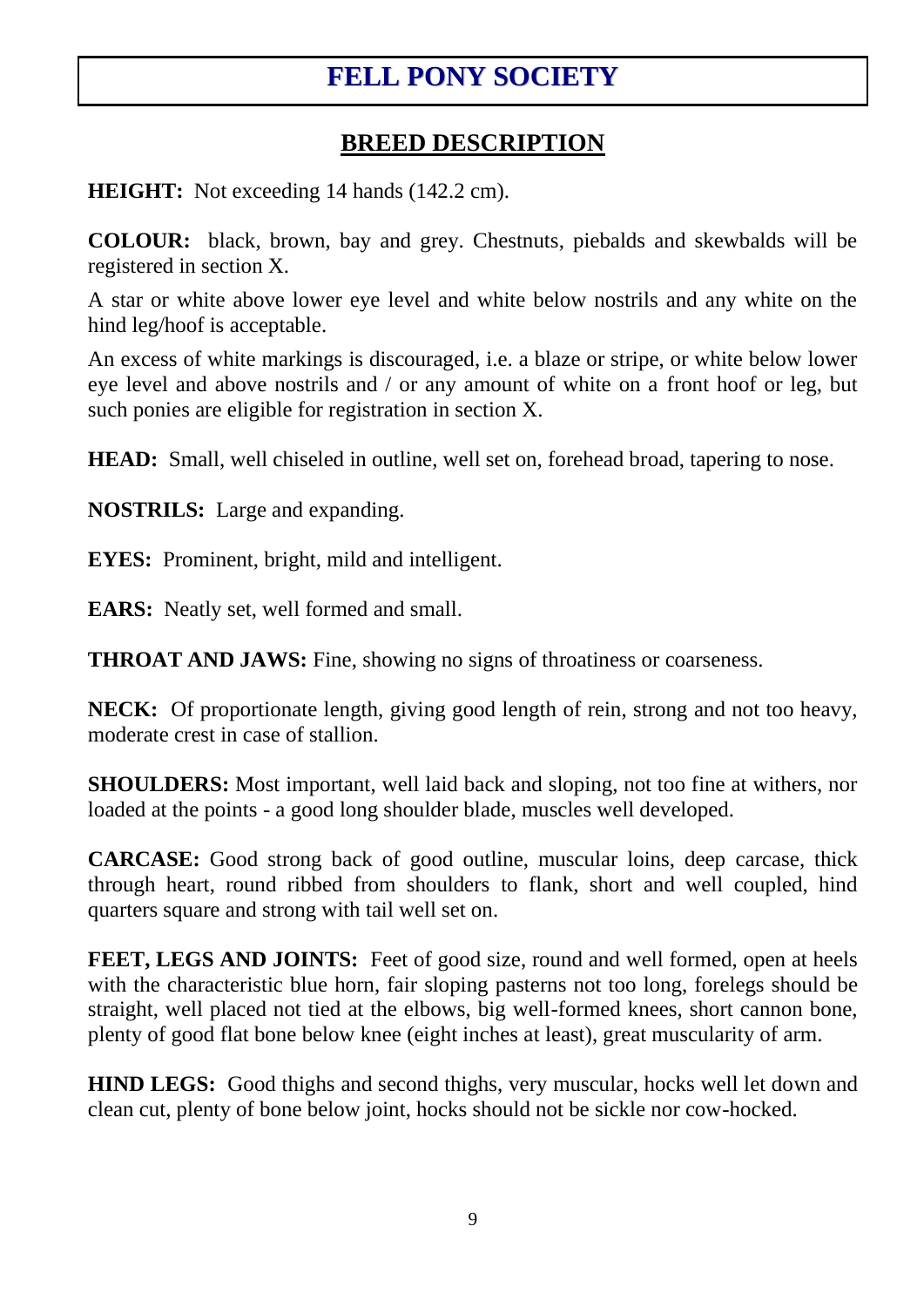## **FELL PONY SOCIETY**

**MANE, TAIL AND FEATHERS:** Plenty of fine hair at heels (coarse hair objectionable) all the fine hair except that at the point of heel may be cast in summer. Mane and tail are left to grow long.

**ACTION:** Walk, smart and true. Trot well-balanced all round with good knee and hock action, going well from the shoulder and flexing the hocks, not going too wide nor near behind. Should show great pace and endurance, bringing the hind legs well under the body when going.

**GENERAL CHARACTER:** The Fell pony should be constitutionally as hard as iron and show good pony characteristics with the unmistakable appearance of hardiness peculiar to mountain ponies, and at the same time, have a lively and alert appearance and great bone.

| Height and Colour                            |    |
|----------------------------------------------|----|
| Head, nostrils, eyes, ears, throat/jaw, neck |    |
| Shoulders                                    |    |
| Carcass                                      |    |
| Feet, legs and joints and hind legs          | 25 |
| Action                                       | 25 |
| General characteristics                      |    |

### **SCALE OF POINTS**

### **SHOWING RULES**

- 1. Ponies to be shown in a natural state.
- 2. Ponies must be shown unplaited and untrimmed, including head, mane, feather and tail, which should not have been previously plaited as the hair should be straight and silky.
- 3. Eye make-up, hair dying **or hair extensions** are not allowed.
- 4. Clipping of winter coats on working ponies whilst not encouraged, for showing, is not debarred.
- 5. Ponies will not be penalised if they have been freeze-branded.
- 6. Brood mares with foals at foot will be eligible for entry in hand. Foals may accompany mares into the ring but must be haltered and under control of a competent handler.
- 7. Foals must be a minimum of 21 days old on the day of the show.
- 8. Foals must only be shown in a halter or leather head collar. No foal to be shown in a bit of any type.
- **9.** Ponies may be shown shod or unshod. However, it is advisable that ponies under 3 years are not shod.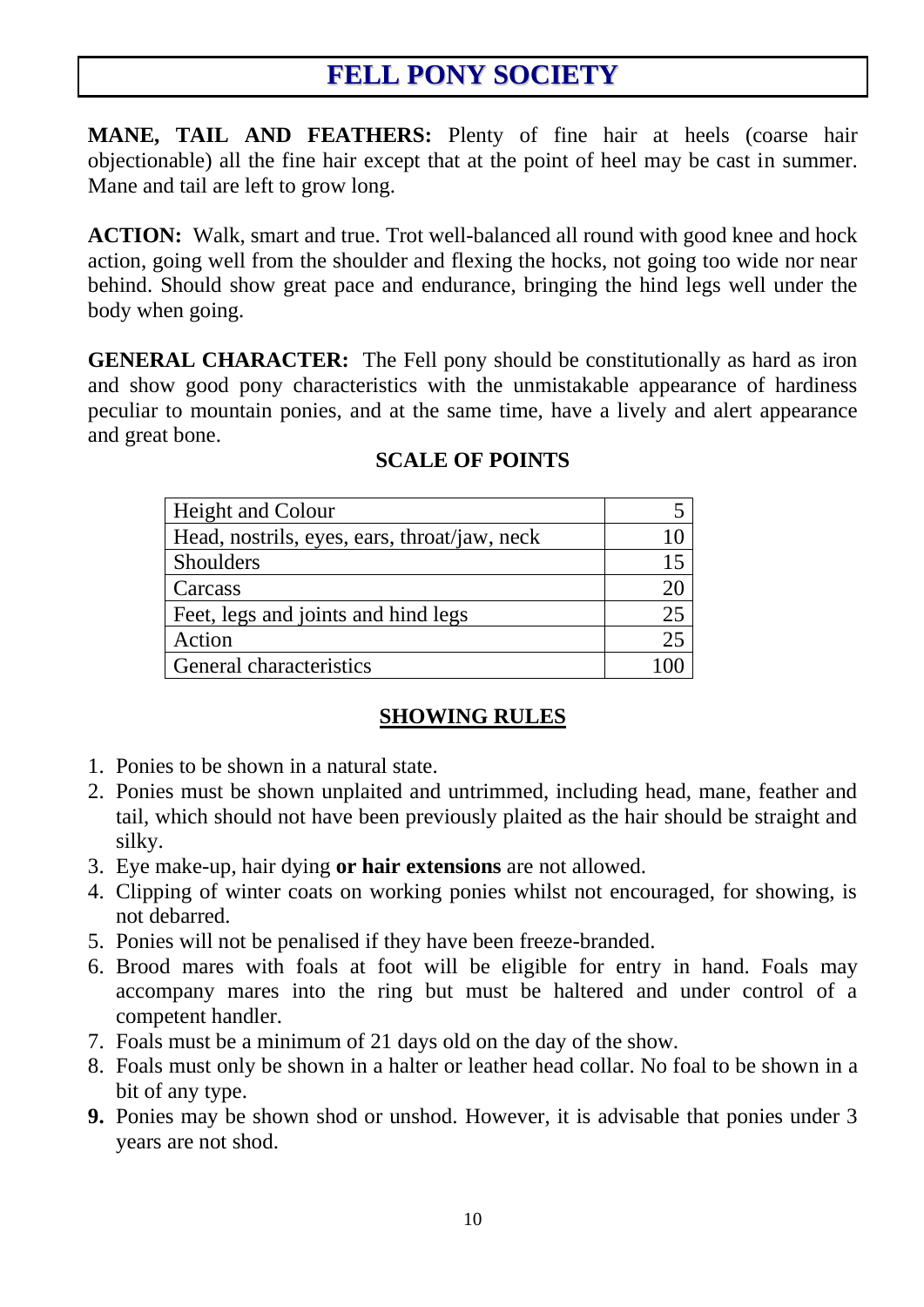### **FELL PONY SOCIETY**

- 10.White rope or webbing halters may be used to show youngstock. Brood mares, geld mares and geldings may also be shown in rope or webbing halters or in a bridle. **Yearlings may not be shown bitted**.
- 11.Brood mares suckling foals not to be shown under saddle or in harness.
- 12.Ridden ponies will be judged 50% conformation and breed characteristics and 50% ride, manners and presentation in the ring.
- 13.Ponies must be four years old and over in all ridden and driving classes. The age shall be calculated from  $1<sup>st</sup>$  January in the year of its birth.
- 14.All stallions and 3 year old colts must hold a current license, and MAY NOT BE ENTERED in any young handler or junior ridden class.
- 15.In Young Handlers classes, all ponies must be a 4 year old or over mare or gelding.
- 16.Stallions and colts must be adequately bitted and under control of a handler aged 14 or over. Stallion tack is optional.
- 17.The wearing of a stallion disc is recommended.
- 18.No ridden pony shall be shown on a leading rein except those exhibited in classes confined to leading rein ponies, or unless otherwise stated in the schedule.
- 19.Only mares and geldings of 4 year old or over are eligible in junior, lead rein and first ridden classes.
- 20.First ridden ponies must be shown in a suitable bridle.
- 21.In leading rein classes, the lead rein must be affixed to the noseband only. The reins must go directly from the bit to the rider's hands. Must be shown in a snaffle.
- 22. In first ridden classes, ponies must not be cantered except in their individual show.
- 23.In Novice Ridden classes snaffle bits must be used.
- 24.Bit-less bridles are not permitted. Any suitable bridles may be worn in worker hunter classes.
- *25.*Protective leg boots of a plain colour may be used for worker hunter classes only, **jumping phase only** and are not permitted for any other classes. No bandages, over reach boots or protective pads on pony's legs or feet are permissible. Normal shaped plastic stick on shoes are permissible.
- 26.**All ponies must be attended at all times**.
- **27.The use of doping substances and controlled medication in equines competing at the shows will not be tolerated. Any competing pony will be liable to Dope Testing in accordance with the Rules for Drugs testing as laid down by the NPS (National Pony Society).**
- 28.Exhibitors should be aware that rules for other Societies and shows may differ from the above and they should be conversant with these rules if they are competing in Shows organised by other Societies.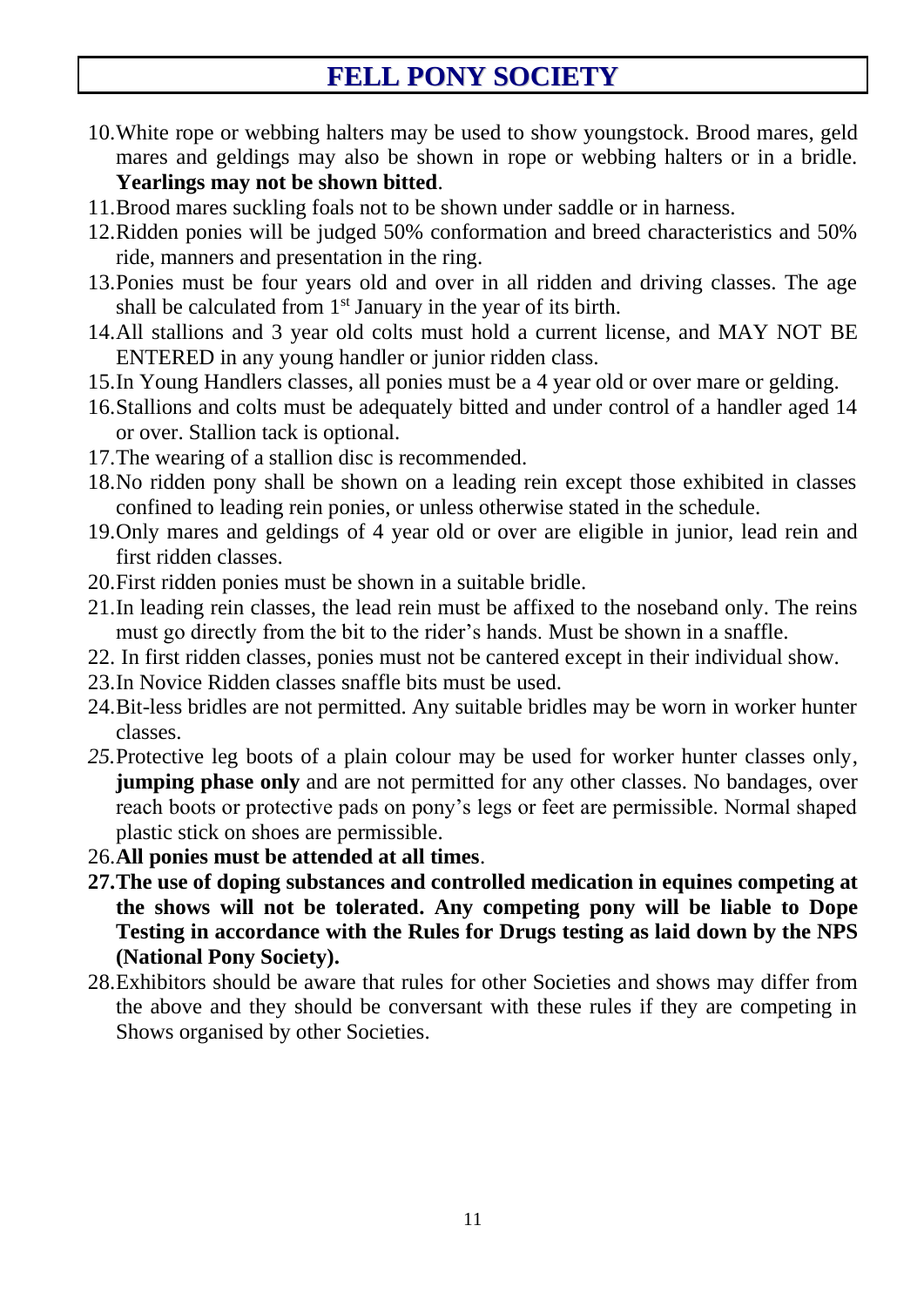### **HIGHLAND PONY SOCIETY**

### **HIGHLAND PONY CHARACTERISTICS**

The Highland Pony is one of the two native pony breeds of the Scottish Highlands and Islands. It has adapted over many centuries to the variable and often severe climatic and environmental conditions of Scotland. The winter coat consists of a layer of strong, badger like hair over a soft, dense undercoat which enables this breed of pony to live out in all weathers. This coat is shed in the spring to reveal a smooth summer coat. This essential hardiness is combined with a kindly nature and an even temperament.

### **HIGHLAND PONY BREED DESCRIPTION**

The **Highland Pony** is a strong, well balanced, compact pony with all its features being in proportion to its height. It is one of the largest of the British Native Breeds and should show substance and strength.

### **HEIGHT: Not to exceed 14.2hh (148cms).**

**HEAD:** Well carried and alert with kindly eye. Broad muzzled with a deep jowl.

**NECK AND SHOULDERS:** Reasonable length of neck from wither with a good sloping shoulder and well - placed forearm.

**BODY:** Well balanced and compact with plenty of room for heart and lungs. Ribs well sprung.

**QUARTERS AND HINDLEGS:** Powerful quarters with well developed thigh, strong second thigh and clean flat hocks.

**LEGS:** Flat hard bone, broad knees, short cannon bones, oblique pasterns and wellshaped broad dark hoofs. Feather soft and silky. Ponies of Western Isles type may have striped hoofs which grow out at maturity.

**MANE AND TAIL:** Hair should be natural, flowing and untrimmed with a full tail.

**COLOURS:** A range of duns, mouse, yellow, grey, cream. Also grey, brown, black, bay and occasionally liver chestnut with silver mane and tail. Many ponies have a dorsal stripe and some show zebra markings on legs and shoulder. **Foal coat colour often changes and many ponies change colour gradually as they grow older, especially those with grey hairs interspersed with the original colour.** Others show a slight seasonal change in colour between winter and summer coats. Broken colours are not allowed. A small star is acceptable but other white markings are discouraged.

### **N.B. STALLIONS with white markings other than a small star are NOT eligible for licensing.**

**ACTION:** Straight and free moving without undue knee action.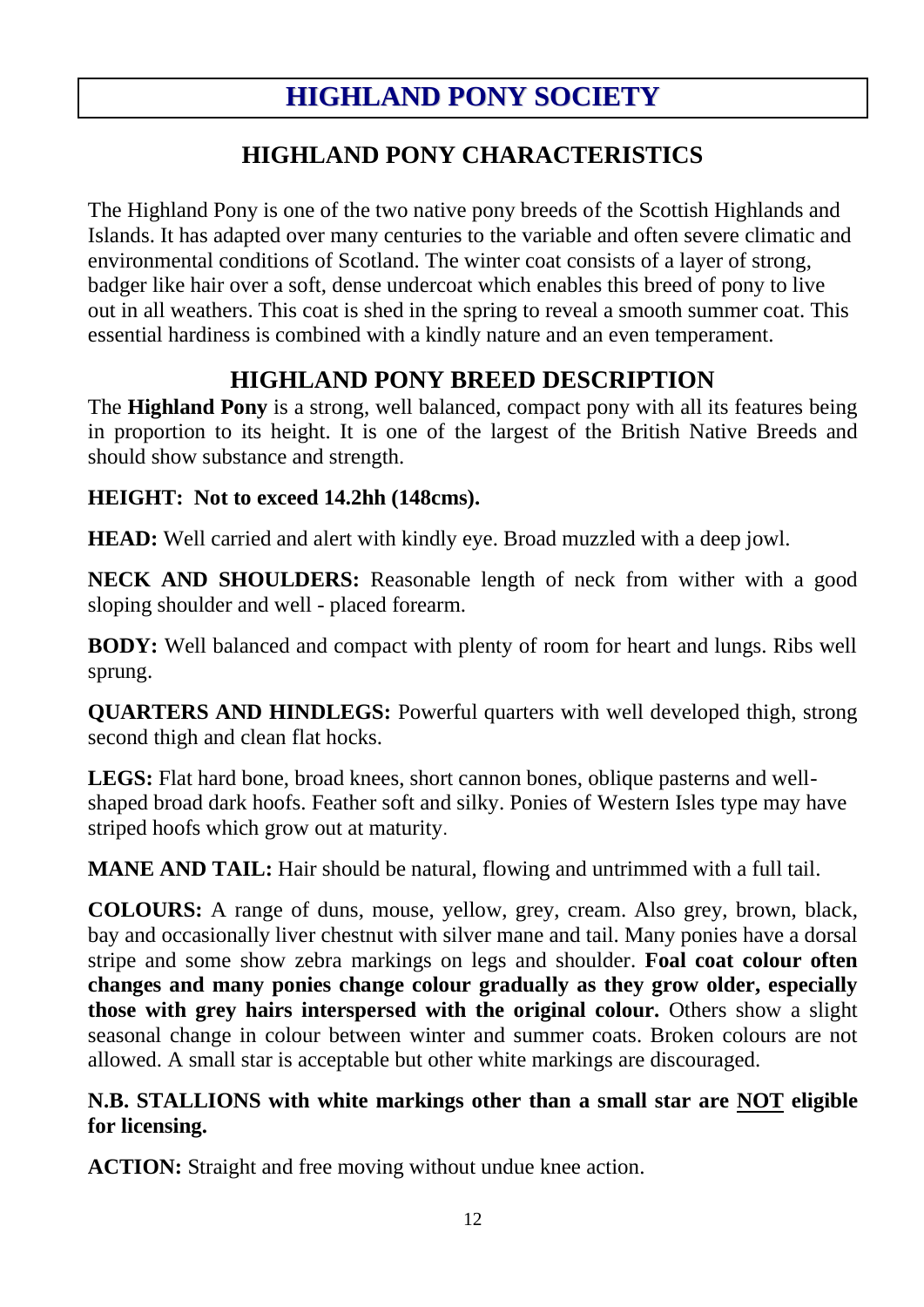**CAPABILITIES:** A ride, drive and pack animal and can adapt to many equestrian disciplines.

### **HIGHLAND PONY SOCIETY SHOWING RECOMMENDATIONS**

#### **Show Preparations for In-hand and Ridden Classes**

**Pony:** There should be no pulling, plaiting or trimming of mane and tail, nor the feather on the legs. Eye or other cosmetic make-up must not be applied under any circumstances. The pony should be shampooed, or thoroughly groomed to look and feel absolutely clean with mane and tail brushed out well with a soft brush. Excessive hair under chin etc can be discreetly laid with a damp brush before going into the ring. Hoofs should only be oiled.

For the pony's welfare, ridden ponies for winter competitions or hunting may be clipped out, always giving due regard to the above preparation recommendations. Legs should not be clipped in these cases. It should also be accepted that these clipped ponies may be placed somewhat lower if shown in-hand in early spring show classes, depending on the in-hand judge's views.

Please note: No white markings of any description, or white legs or hoofs, with the exception of a small star, are acceptable in the show ring.

The Highland Pony Society actively discourages white markings of any description other than a small white star.

### **RECOMMENDED TURNOUT FOR HANDLER AND PONY- IN-HAND CLASSES**

### **HANDLER**

**FEMALE:** Well-cut skirt (tartan or otherwise) or trousers. Showing cane.

**MALE:** Trousers or kilt with jacket, shirt and tie. Showing cane.

Riding clothes with hard hat also smart, particularly on children.

### **PONY**

**STALLION:** Strong stallion bridle with white lead rope, chain or leather coupling under chin. Straight bar or snaffle bit or other suitable control bit. Roller with one side rein, usually on off-side correctly fitted.

**MARES AND STOCK OVER THREE YEARS:** Show bridle with brass buckles or good quality brass-mounted head collar with snaffle bit attached by bit straps. White cotton lead rope and rope halters may also be used.

**YOUNGSTOCK:** Show bridle with light straight bar bit (nylon or vulcanite mouth piece) or white cotton webbing halter.

**FOALS:** Leather foal slip with white webbing lead rope or extra-long halter.

### **RIDDEN CLASSES**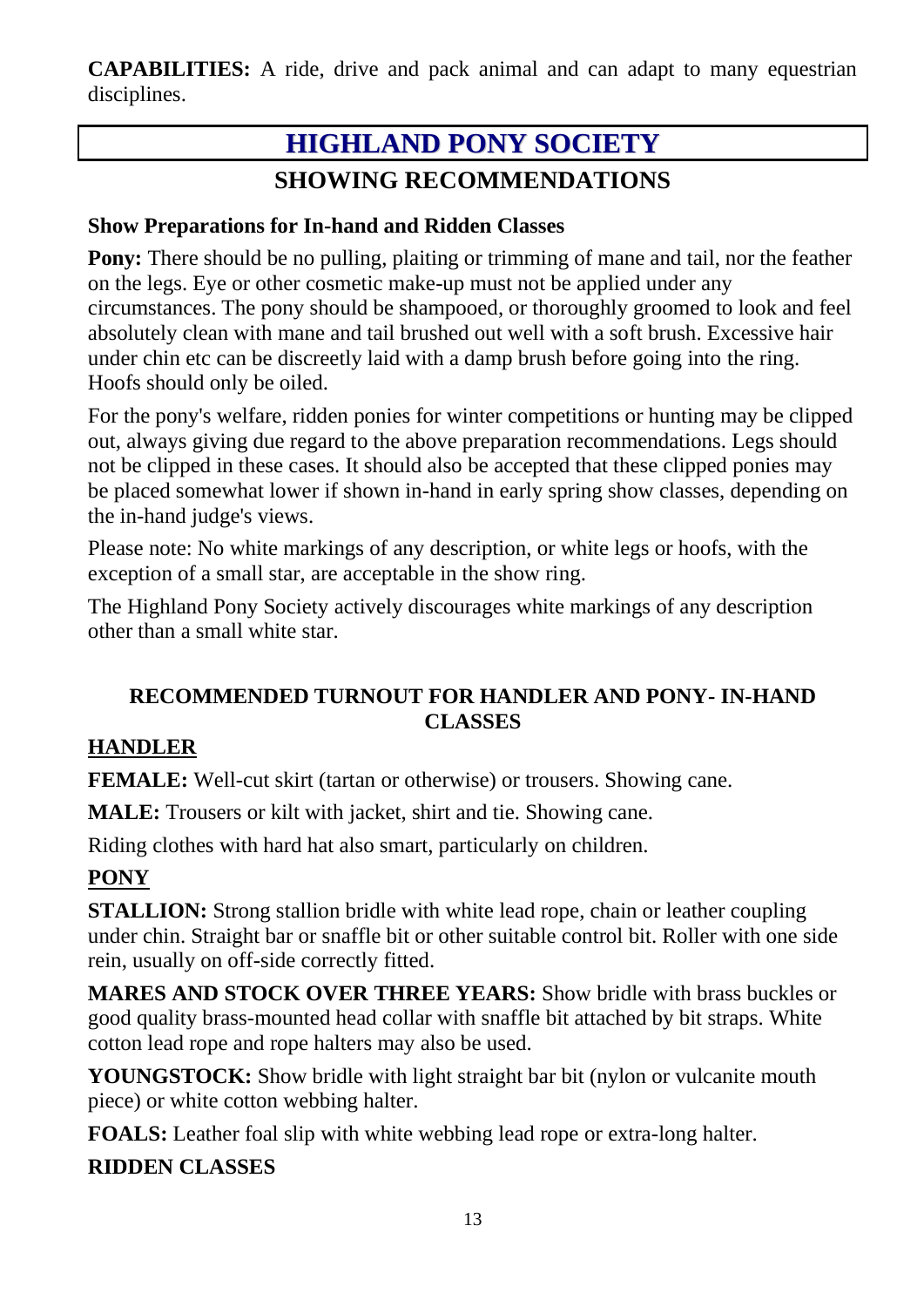### **HIGHLAND PONY SOCIETY**

**RIDER:** Breeches and boots or jodhpurs and jodhpur boots. Tweed jackets with shirt and tie. Tweed jackets are preferable to black/navy. Current standard hats to be worn when mounted. Gloves and cane/whip. (N.B. certain ridden classes have rules on canes and whips)

**PONY:** Immaculate tack. Double bridle, pelham or suitable snaffle on open ponies. Suitable snaffle on novice ponies. Well-fitting saddle.

- **(2) Mares and stock over three years**. Show bridle with brass buckles or good quality brass-mounted head collar with snaffle bit attached by bit straps. White webbing or cotton lead rope. White cotton or webbing halters may also be used. **Youngstock**. Show bridle with light straight bar bit (nylon or vulcanite mouth piece) or white cotton halter.
- **(3) Foals**. Leather foal slip with white lead rope or extra-long halter.

### **RIDDEN CLASSES**

#### **Rider**

Breeches and boots or jodhpurs and jodhpur boots. Tweed jackets with shirt and tie. Tweed jackets are preferable to black/navy. Current standard hats to be worn when mounted. Gloves and cane/whip (NB: Certain ridden classes have rules on canes and whips).

#### **Pony**

Immaculate tack. Double bridle, pelham or suitable snaffle bridle on younger/novice ponies. Well fitting saddle, no martingale.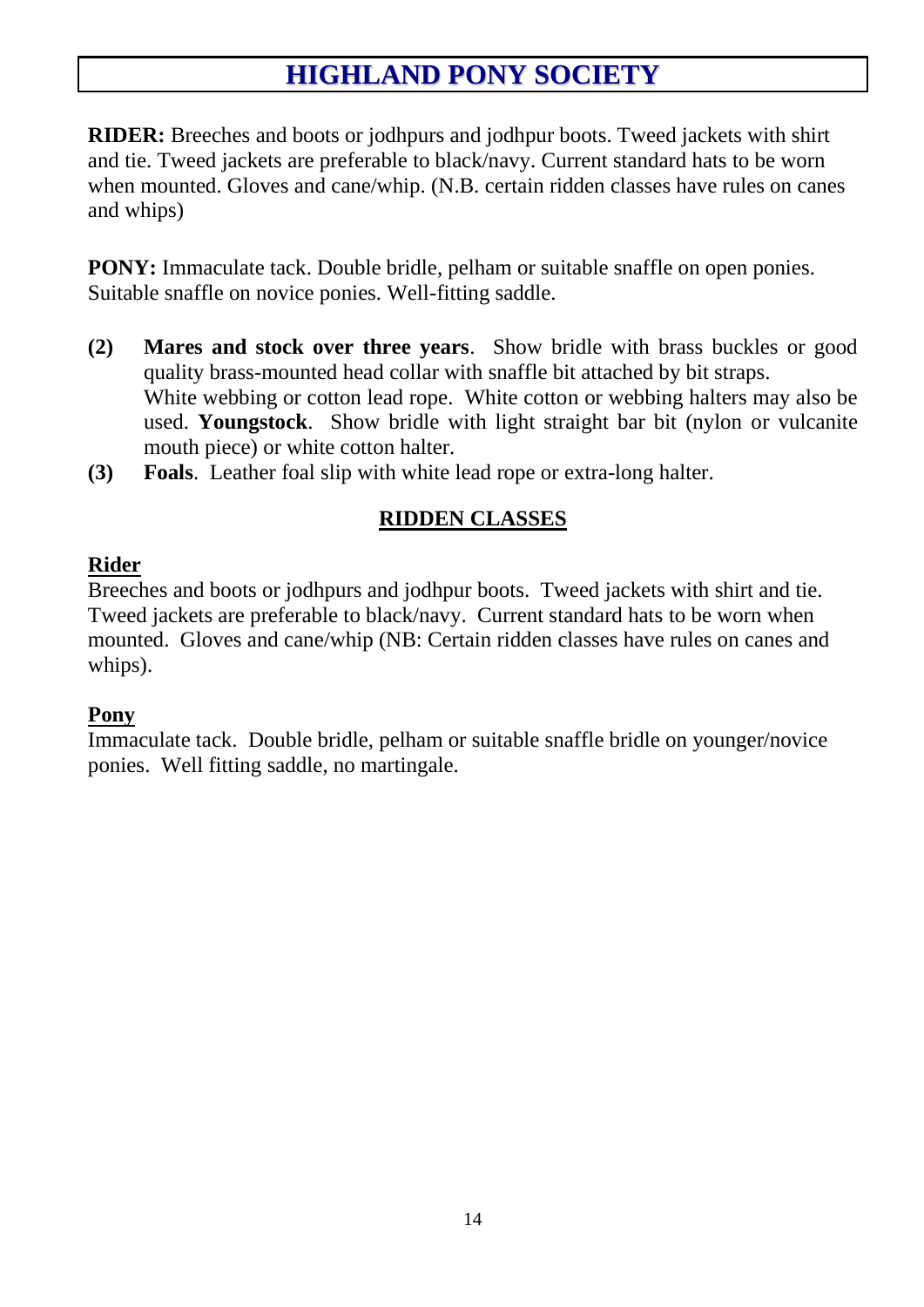### **NEW FOREST PONY BREEDING & CATTLE SOCIETY**

### **BREED DESCRIPTION**

#### **Height**

The upper height limit is 148 cms. There is no lower limit. All ponies should be judged equally regardless of height.

#### **Colour**

The three genetic solid base equine colours, bay/brown, black and chestnut are found in the breed.

The roan gene is found in the breed. Ponies should be described as bay roan, chestnut roan, or blue roan.

The grey depigmentation gene is found in the breed. The grey gene causes the progressive loss of pigment throughout the pony's coat and should only be stated as an adult colour. The foal's genetic birth colour should be given on the registration form.

The cream dilution gene is found in the breed. One copy of the cream dilution gene ('single dilute', n/Cr) is permissible. When a single copy dilutes chestnut it produces palomino. When a single copy dilutes bay/brown it produces buckskin (often referred to as dun). When a single copy dilutes black it produces smoky black. These are permissible in the approved section of the studbook provided that both parents are fully registered in the main section of the studbook and neither parent carries two copies of the cream dilute gene. Ponies carrying a single copy of the cream dilute gene may also carry the roan gene. Stallions may carry one copy of the cream dilution gene (n/Cr). Genetic coat colour testing at the owner's expense is the final determinant.

Two copies of the cream dilution gene ('double dilute', Cr/Cr) are not permissible, producing colours generally known as cremello, perlino, smoky cream, blue-eyed-cream and others. A pony carrying two copies of the cream dilution gene (Cr/Cr) which has two registered parents will be registered into the X-Register. Genetic coat colour testing at the owner's expense is the final determinant.

None of the other dilution genes are found. None of the broken-coated pattern genes such as piebald, skewbald, tobiano, overo, and none of the spotted/'appaloosa' pattern genes are found in the breed.

#### **White Markings**

White markings other than on the head and lower limbs: loss of, or absence of, pigment in hair or skin that is not known to have been associated solely with skin trauma is not acceptable. So, for the purposes of entry into the approved section of the Studbook a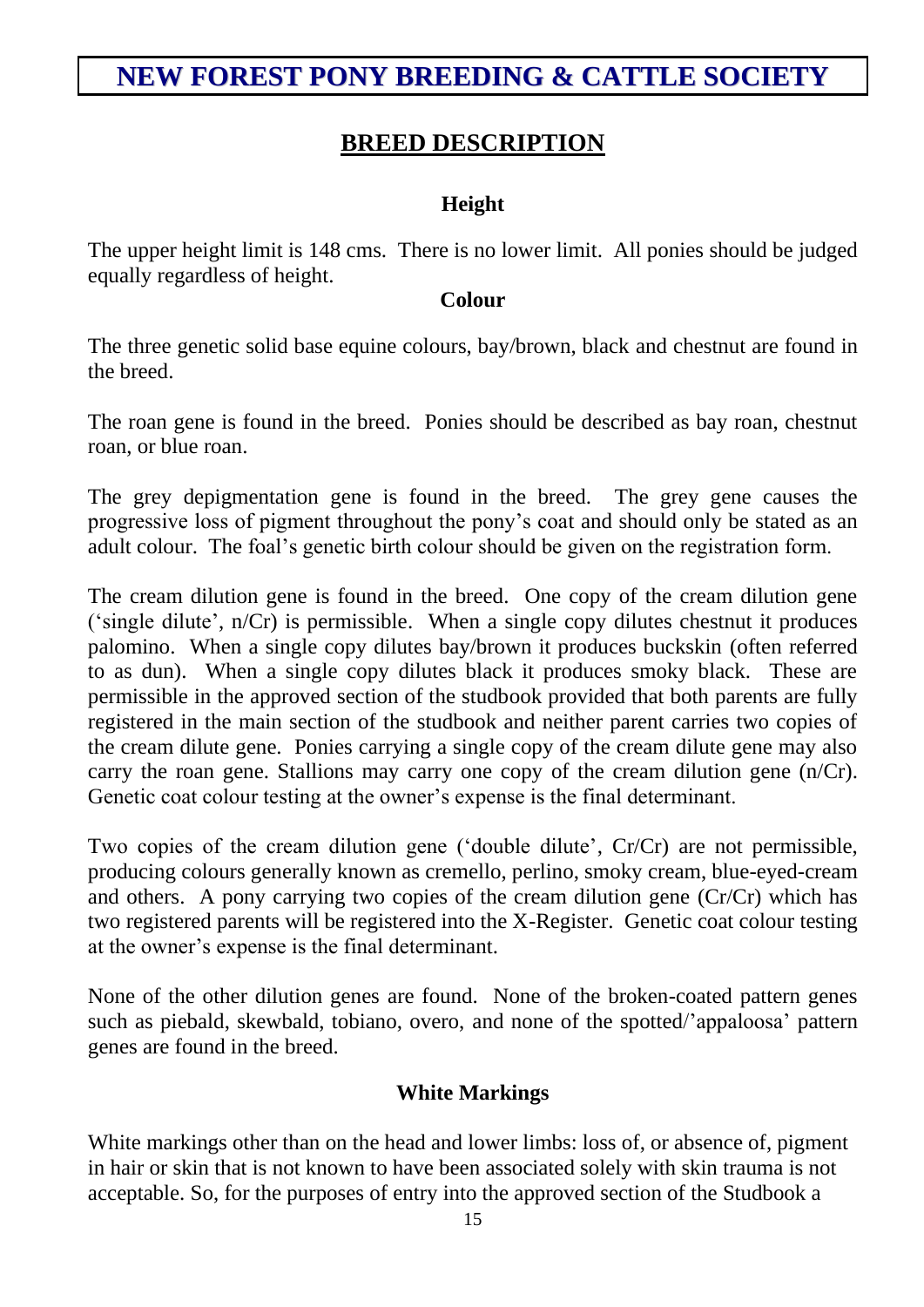pony shall not have any white markings on pink skin behind the head, above a horizontal line level with the bony protuberance of the accessory carpal bone at the back of the knee in the forelimb, and the point of the hock in the hind limb, unless proven to be due to trauma/injury.

The lines on the diagrams show the permitted level of white on the forelegs.

### **Type**

New Forest ponies should be of working type with substance. They should have sloping shoulders, strong quarters, plenty of flat bone, good depth of body, straight limbs and good hard round feet. The ponies are quite capable of carrying adults, while narrow enough for small children. The smaller ponies, though not up to so much weight, often show more quality.

#### **Action**

This should be free, active and straight, but not exaggerated.

### **Temperament**

The New Forest Pony has an amenable temperament that generally makes it very suitable for multiple disciplines.

**Ponies registered in the X-Register of the Studbook may not adhere to the Breed Standard. These ponies are not permitted in Registered New Forest Pony or affiliated Mountain & Moorland classes.** 

### **NEW FOREST PONY BREEDING & CATTLE SOCIETY**

### **SHOWING RULES**

- 1. Ponies are shown unplaited, but may have lightly pulled manes and tails. The jaw line and heels may be trimmed, but the whiskers should be left untrimmed.
- 2. Clipping, *except* for the legs, is allowed for ponies 4 years and over, in in-hand, ridden and working pony classes.
- 3. No make up or false hair is allowed or any other falsification of markings.
- 4. Yearlings should not be shown in bits. Ponies aged 2 years and over may be shown in bridles with bits. Chifney bits are not allowed in any circumstances.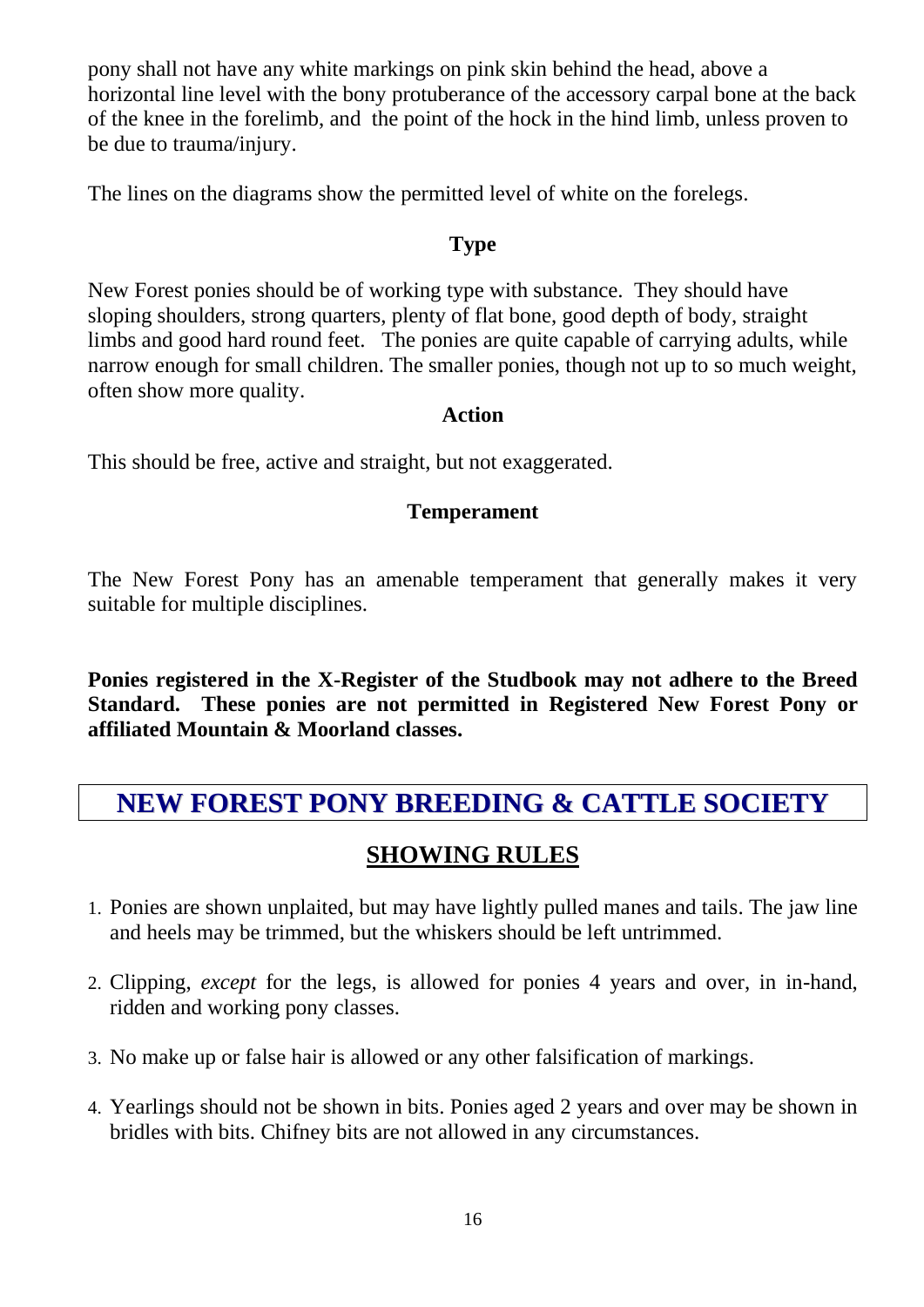- 5. Judges have been asked to take behaviour and temperament into account and not to judge ponies whose behaviour they consider to be a danger to either its handler/rider or other competitors. Such a pony will be asked to leave the ring.
- 6. No commercial, stud, or pony names to be displayed in the ring.
- 7. Two-year-old colts are not permitted to be shown without **their initial** licence, and **stallions at the age of five years must have been presented at the Societyapproved vets for their full stallion licence.**

### **SHETLAND PONY STUD-BOOK SOCIETY**

### **BREED DESCRIPTION**

**HEIGHT:** Registered stock must not exceed 42 inches (107cms). Ponies are measured from the withers to the ground, by measuring stick, and a level stance, preferably concrete, should be used.

**COLOUR:** Shetland ponies may be any colour known in horses except spotted.

**COAT:** The coat changes according to the seasons: a double coat in winter with guard hairs which shed the rain and keep the pony's skin completely dry in the worst of the weather and, by contrast, a short summer coat which should carry a beautiful silky sheen. At all times the mane and tail hair should be long, straight and profuse and the feathering of the fetlocks straight and silky.

**HEAD:** The head should be small, carried well and in proportion. Ears should be small and erect, wide set but pointing well forward. Forehead should be broad with bold, dark, intelligent eyes. Muzzle must be broad with nostrils wide and open. Teeth and jaw must be correct.

**BODY:** The neck should be properly set onto the shoulder, which in turn should be sloping, not upright, and end in a well defined wither. The body should be strong with plenty of heart room, well sprung ribs, the loin strong and muscular. The quarters should be broad and long with the tail set well up on them.

**FORELEGS:** Should be well-placed with sufficient good, flat bone. Strong forearm. Short balanced cannon bone. Springy pasterns.

**HINDLEGS:** The thighs should be strong and muscular with well-shaped strong hocks, neither hooky nor too straight. When viewed from behind, the hindlegs should not be set too widely apart, nor should the hocks be turned in.

**FEET:** Tough, round and well-shaped - not too short, narrow, contracted or thin.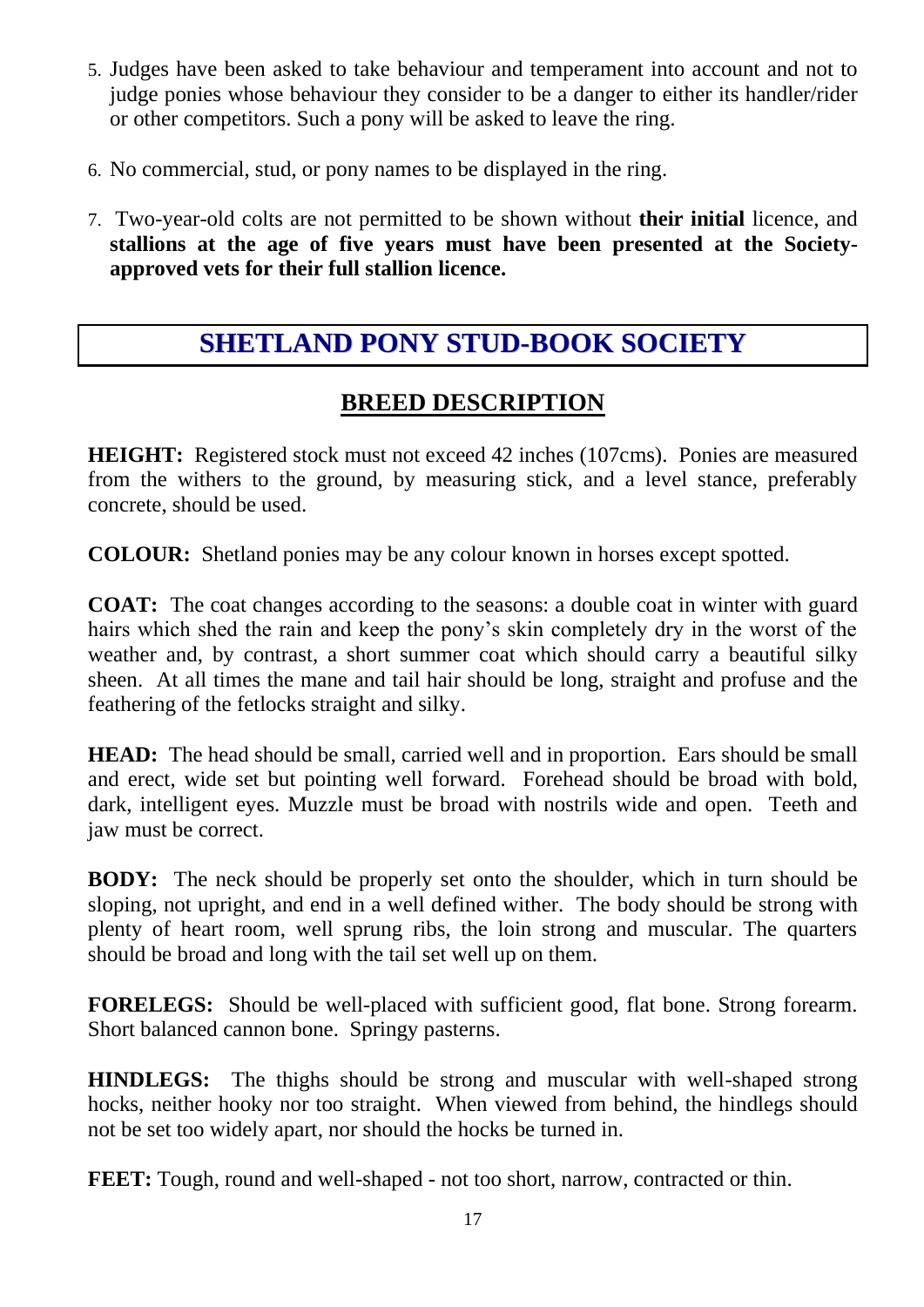**ACTION:** Straight, free action using every joint. Tracking up well.

**GENERAL**: A most salient and essential feature of the Shetland pony is its general air of vitality (presence), stamina and robustness.

### **SHETLAND PONY STUD-BOOK SOCIETY**

### **GUIDELINES FOR SHOWING SHETLAND PONIES**

- **1. Dress**: must be neat, no training shoes, baseball caps or jeans. Where possible, ladies should wear a collar and tie or blouse with jacket and neat trousers or skirt/kilt. Sensible footwear is essential to allow a pony to be shown effectively. Gentlemen should wear a collar and tie and jacket with neat trousers or a suit or kilt. Hats are not compulsory for either sex but, without doubt, improve the overall picture of pony and handler (and may be compulsory at some Shows). There must be no individual stud, person or pony names displayed **in any way** in the ring e.g. on clothing, rugs, saddle cloths. Whips or show canes carried must not exceed 30" in length. Spurs may not be worn in ridden classes
- 2. **Ring Etiquette**: the Judge must never be spoken to using his/her name. Listen to instructions provided by the Steward or Judge and watch exhibitors in front of you. When asked to walk/trot a pony out, ensure the pony travels with you - do not drag it along. When turning the pony, push it away from you - do not pull it towards you. **KNEELING IN FRONT OF PONIES IS NOT PERMITTED AT ANY TIME.** Do not ever leave the ring before the end of the class without first gaining the permission of the Judge, through the Steward. Mobile phones are not permitted under any circumstance.
- 3. **Trimming/Clipping**: the pony's ears may be trimmed flat but there must be no trimming inside the ear. Trimming of whiskers on the jaw line is acceptable. Manes and tails must not be pulled but tails may be rough trimmed to clear the ground if dragging. Leg feathers must not be trimmed. No false hair, artificial colouring or make-up should be used. Working ponies of four years old or over **only** may be clipped in the interest of welfare. Under **no** circumstances should foals be clipped. Ponies should always be shown in a clean condition.
- 4. **Tack**/**Equipment**: colts/stallions of two years old or over must be shown bitted and wear a stallion bridle badge. Younger animals and older females may be shown in a suitable headcollar. For In-Hand showing, only plain, English-style jointed or straight bar snaffles are permitted. Chifneys or other similar bits are not acceptable. For ridden classes, suitable bridles must be used. In the interests of safety, handlers aged 14 yrs. or under must wear a hard hat when exhibiting in Inhand classes. Hard hats, conforming to current BS standards must be worn, and correctly secured, by all ages of exhibitors in ridden classes. In lead rein classes, ponies must be shown in a suitable snaffle bridle with the reins going directly from the bit to the rider's hands. The lead rein must be attached to the nose band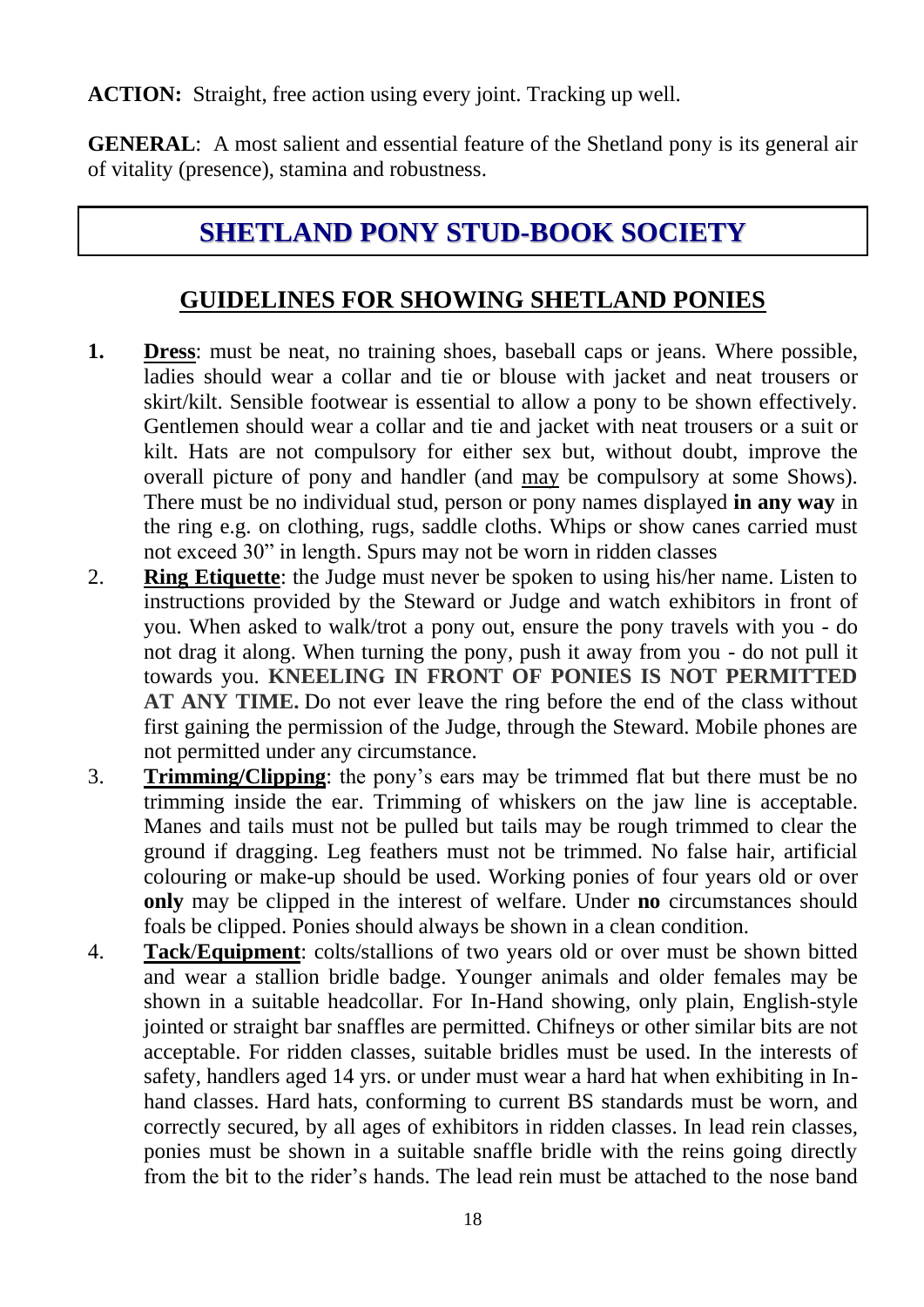only.

### **SHETLAND PONY STUD-BOOK SOCIETY**

- 5. **Registration/Eligibility**: in Affiliated Shows "stallion" classes aged four years or over are open to all entire males. There is **NO** requirement to hold a Licence of any sort. Three year old fillies with foals at foot may not be shown. Foals must be a minimum of three weeks old on the day of the Show. Colts and stallions are not permitted in Young Handlers classes. Children aged under 14 yrs. may not show colts (excluding foals) or entire males in In-hand classes. Children aged under 12 years may not show entire males in ridden classes. Please ensure your pony is correctly registered in your name.
- 6. **Championships:** where a Shetland is eligible to go forward to a Supreme Championship involving other breeds, every effort should be made to attend. This should be considered an honour and a chance to promote and bring the Shetland breed to the attention of others. If you cannot attend a Championship for which you are eligible, please ensure you advise the Show Secretary and/or Steward as soon as possible.
- **7. General**: exhibitors should be aware a judge may not place in a class a pony, which to his/her knowledge has been bred, sold, leased or produced by the judge or his/her immediate family, partner, business partner or employer since 1<sup>st</sup> January of the preceding year; nor may he/she place a pony in which he/she has a financial interest since  $1<sup>st</sup>$  January of the preceding year; nor may he/she place a stallion by whom he/she has had a mare stinted in that season.

If you intend to show a pony under a Judge falling into any of the above categories, therefore, please ensure you advise the Show Secretary well in advance of the Show. Always check show schedules to see if a current flu vaccination certificate is required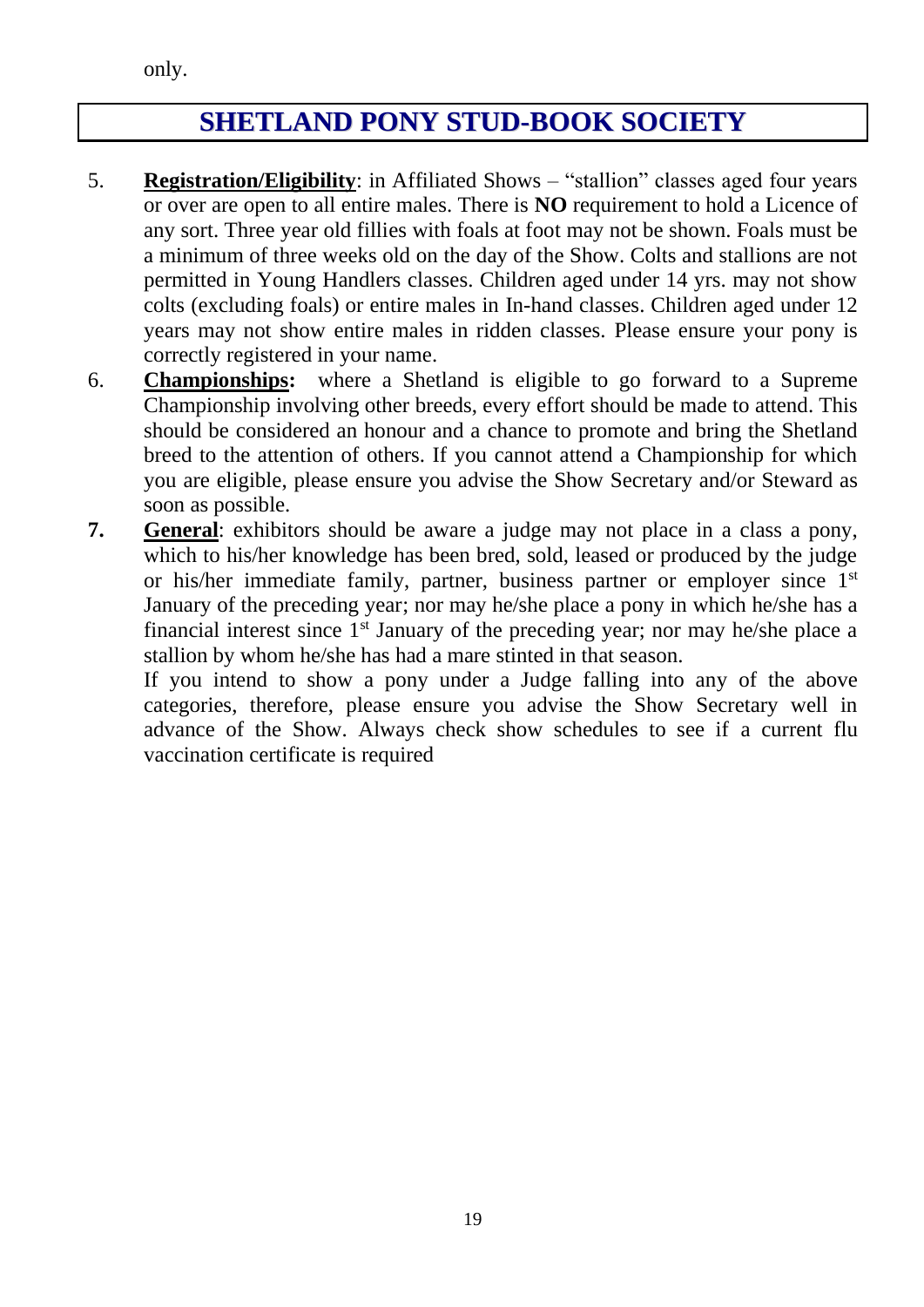### **BREED DESCRIPTION**

### **SECTION A**

**HEIGHT:** Not exceeding 12 hands high (121.9 cms).

**GENERAL CHARACTER:** Hardy, spirited and pony-like.

**COLOUR:** Any colour, except piebald and skewbald.

**HEAD:** Small, clean-cut, well set on and tapering to the muzzle.

**EYES:** Bold.

**EARS:** Well-placed, small and pointed, well up on the head, proportionately close.

**NOSTRILS:** Prominent and open.

**JAWS AND THROAT:** Clean and finely-cut, with ample room at the angle of the jaw.

**NECK:** Lengthy, well-carried and moderately lean in the case of mares, but inclined to be cresty in the case of mature stallions.

**SHOULDERS:** Long and sloping well back. Withers moderately fine, but not "knifey". The humerus upright so that the foreleg is not set in under the body.

**FORELEGS:** Set square and true, and not tied in at the elbows. Long, strong forearm, well developed knee, short flat bone below knee, pasterns of proportionate slope and length, feet well-shaped and round, hoofs dense.

**BACK AND LOINS:** Muscular, strong and well coupled.

**GIRTH:** Deep.

**RIBS:** Well sprung.

**HIND QUARTERS:** Not ragged or goose-rumped. Tail well set on and carried gaily.

**HIND LEGS**: Hocks to be large, flat and clean with points prominent, to turn neither inwards nor outwards. The hind leg not to be too bent. The hock not to be set behind a line from the point of the quarter to the fetlock joint. Pasterns of proportionate slope and length. Feet well-shaped, hoofs dense.

**ACTION:** Quick, free and straight from the shoulder, knees and hocks well flexed with straight and powerful leverage and well under the body.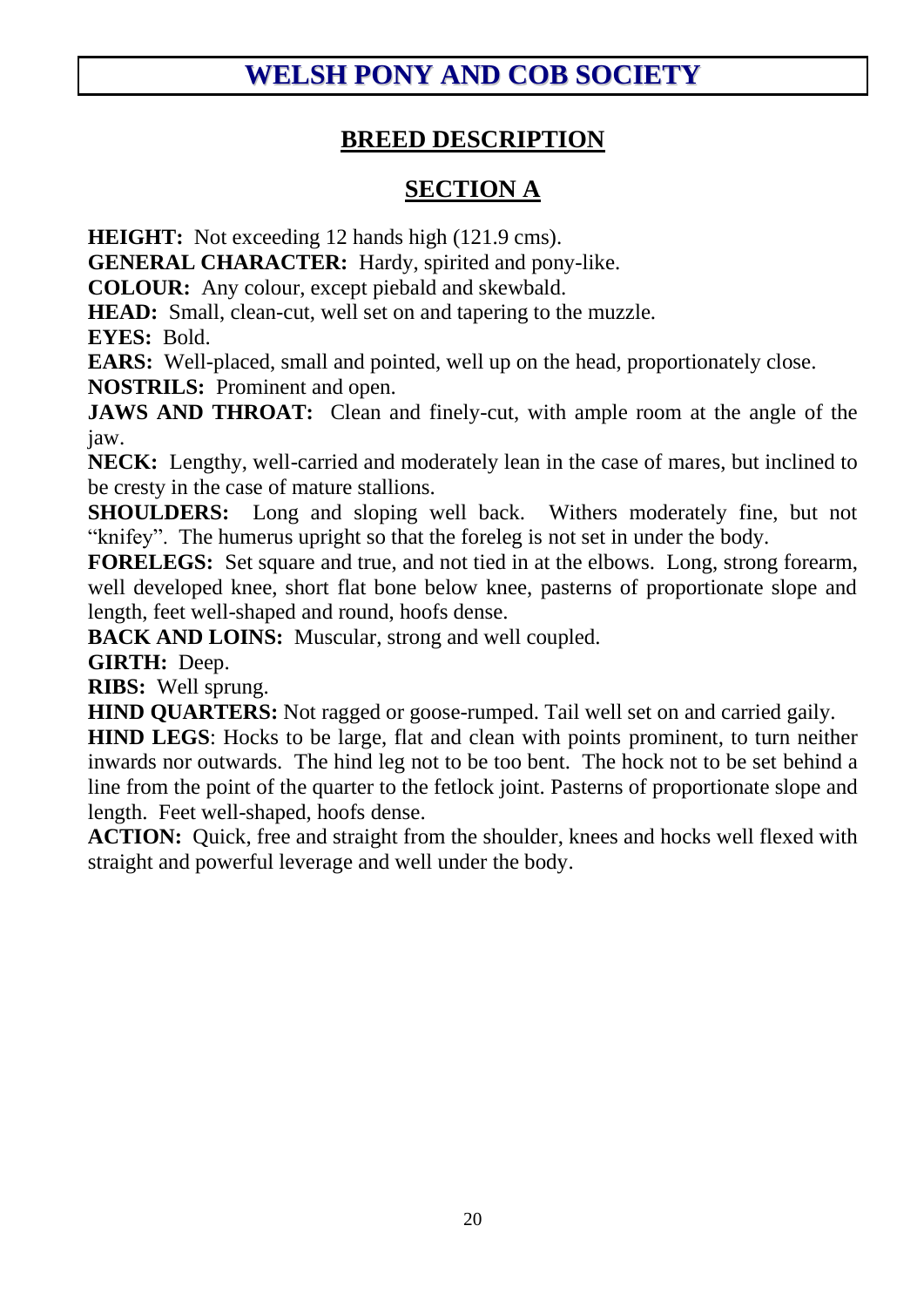### **SECTION B**

**HEIGHT:** Not exceeding 13.2 hands high (137.2 cms).

**GENERAL CHARACTER:** The general description of ponies in Section A of the Stud Book (given above) is applicable to those in Section B, but more particularly the Section B pony shall be described as a riding pony, with quality, riding action, adequate bone and substance, hardiness and constitution and with pony character.

### **SECTIONS C & D**

**HEIGHT:** Section C - not exceeding 13.2hh (137.2 cms)

Section D - should exceed 13.2hh (137.2 cms) but no upper limit

**GENERAL CHARACTER**: Strong, hardy and active, with pony character and as much substance as possible.

**COLOUR:** Any colour, except piebald and skewbald.

**HEAD:** Full of quality and pony character. A coarse head and Roman nose are most objectionable.

**EYES:** Bold, prominent and set widely apart.

**EARS**: Neat and well set.

**NECK:** Lengthy and well carried. Moderately lean in the case of mares, but inclined to be cresty in the case of mature stallions.

**SHOULDERS:** Strong but well laid back.

**FORELEGS:** Set square and not tied in at the elbows. Long, strong forearms. Knees well developed with an abundance of bone below them. Pasterns of proportionate slope and length. Feet well-shaped. Hoofs dense. When in the rough, a moderate quantity of silky feather is not objected to but coarse wiry hair is a definite objection.

**MIDDLEPIECE:** Back and loins, muscular, strong and well-coupled. Deep through the heart and well-ribbed up.

**HIND QUARTERS:** Lengthy and strong. Ragged or drooping quarters are objectionable. Tail well-set on.

**HIND LEGS:** Second thighs, strong and muscular. Hocks, large, flat and clean, with points prominent, turning neither inwards nor outwards. The hind legs must not be too bent and the hock not set behind a line falling from the point of the quarter to the fetlock joint. Pasterns of proportionate slope and length. Feet well-shaped. Hoofs dense.

**ACTION:** Free, true and forcible. The knee should be bent and the whole foreleg should be extended straight from the shoulder and as far forward as possible in the trot. Hocks flexed under the body with straight and powerful leverage.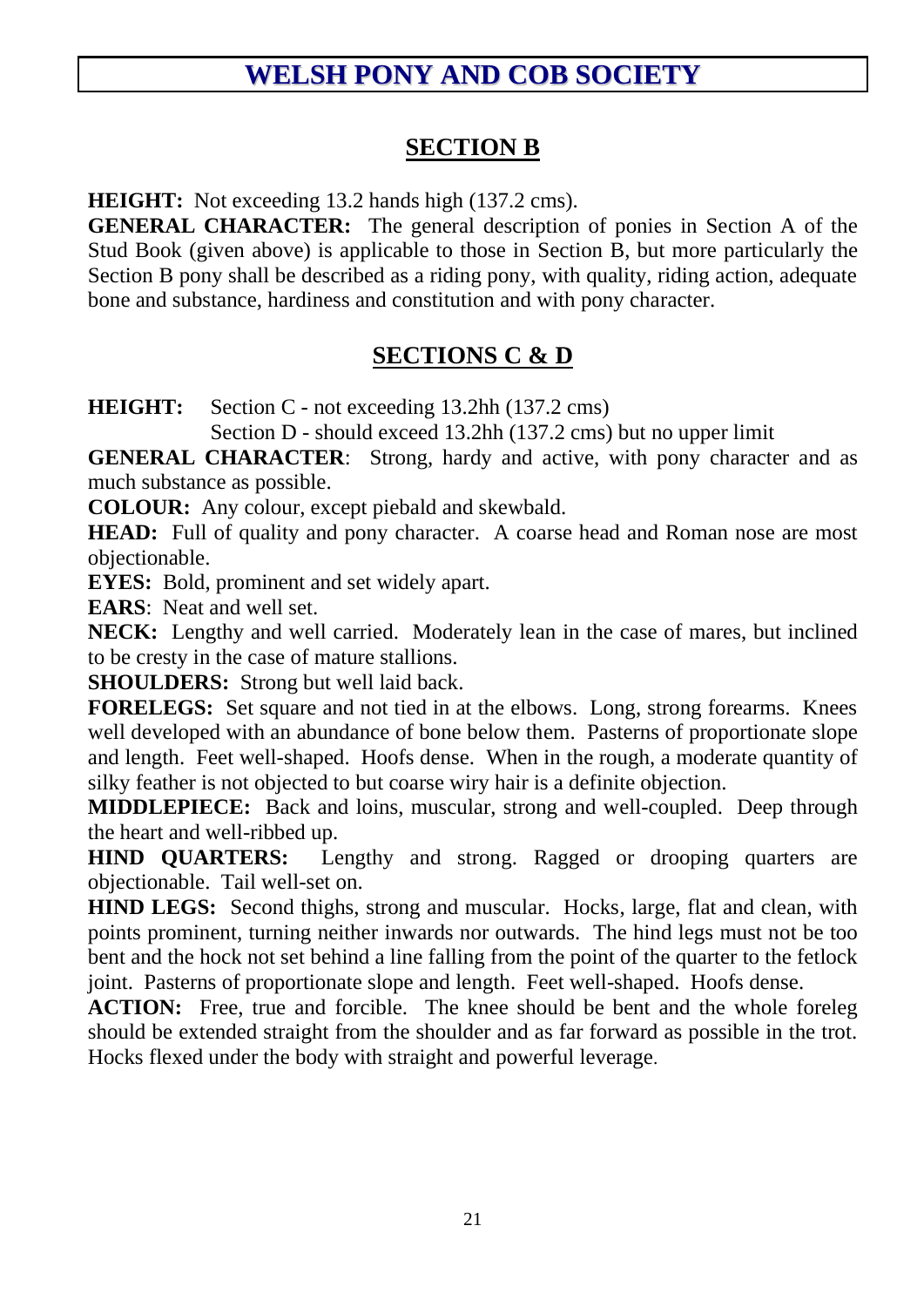### **SHOWING RULES**

### **1. Stallions and Colts**

1.1 A stallion is accepted as such when 4 years of age. All stallions, 4 years old and over exhibited in stallion classes must be in possession of a Welsh Pony & Cob Society Licence of Correctness (or acknowledged alternative).

Colts may be licensed from 1st January of their 2 year old year and all colts presented for stallion premiums must be licensed. Progeny of unlicensed colts or stallions are not eligible for registration.

- 1.2 In the interest of safety all stallions and colts, two years old or over must be suitably bitted and led by a handler that has attained their 14th birthday before January 1st of the current year.
- 1.3 Please note that colts out of F.S.1 (first generation foundation stock) mares are not eligible to compete at shows and can only be entered for competition after castration and entry in Section E of the Stud Book.

### **2. Mares**

- 2.1 For showing purposes, females are acknowledged as being Brood Mares when four years old or over with foal at foot or has produced a foal in the current year.
- 2.2 Three year old fillies with foals at foot should be discouraged from competing.
- 2.3 A Novice Brood Mare is a pony or cob that has not won a first prize in any Brood Mare Classes up to and including the published closing date of entry.
- 2.4 A Barren Mare, for the purpose of showing, is a mare that has not produced a foal and will not produce a foal in the current year.

### **3. Foals**

- 3.1 Mares with Foals under 3 weeks of age must not be exhibited.
- 3.2 No foal to be shown in a bit of any type. Halter or leather head collar permissible.

### **4. Trimming**

- 4.1 Animals registered in Sections A, B, C, D & E must be shown in as natural a state as possible, manes and tails must not be plaited with the exception of a single long plait behind the ear.
- 4.2 Welsh Part-Breds should preferably be plaited but this is optional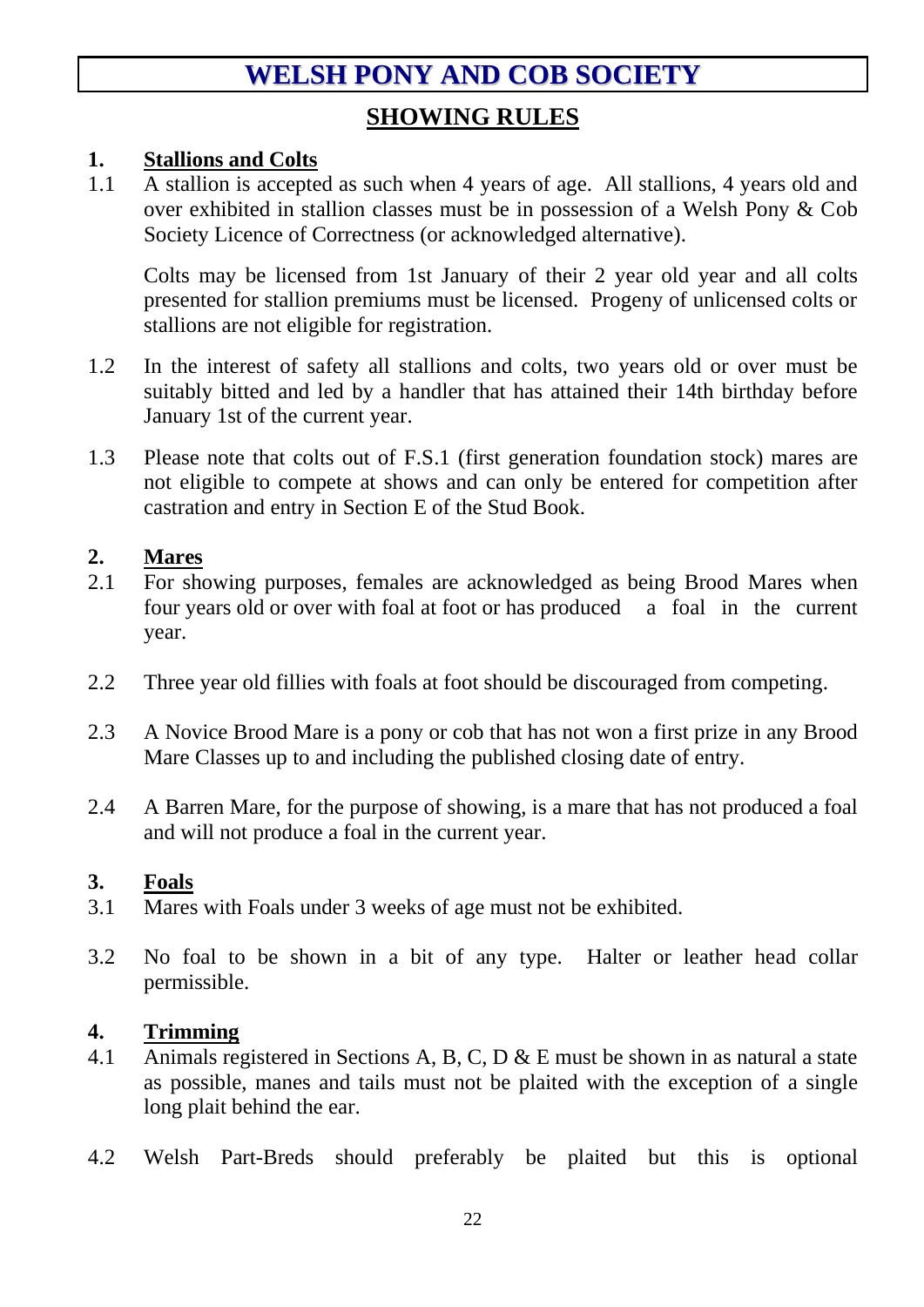4.3 Animals, 3 years old and under must not be body clipped for showing purposes. Animals 4 years old or over, which have been clipped for winter activities can be shown. Fresh clipping for spring shows is not permissible. Judges must take special notes of this. Legs must not be clipped.

### **5. Dress**

5.1 Handlers must, at all times, present themselves in the show ring neatly and smartly dressed.

### **6. Markings**

6.1 Deliberate changes to the original markings of an animal as recorded on the registration certificate will not be allowed.

### **7. Height**

7.1 All ponies, 4 years old and over, come under the jurisdiction of the Joint Measurement Board. The following heights apply to the four Sections of the Welsh Stud Book. Measurements are not to be rounded up to nearest cms.

| Section A Welsh Mountain Ponies |  |                 |                                                                                                                    |
|---------------------------------|--|-----------------|--------------------------------------------------------------------------------------------------------------------|
|                                 |  |                 |                                                                                                                    |
| <b>Section B</b> Welsh Ponies   |  |                 |                                                                                                                    |
|                                 |  |                 |                                                                                                                    |
|                                 |  |                 |                                                                                                                    |
|                                 |  |                 |                                                                                                                    |
| Section D Welsh Cobs            |  |                 |                                                                                                                    |
|                                 |  | No height limit | Not exceeding 12.0 hands<br>Not exceeding 13.2 hands<br>Section C Welsh Ponies (Cob Type) Not exceeding 13.2 hands |

Half an inch will be allowed in height for shoeing.

Heights recommended for "on the day of the show" for sections A, B & C

| <b>Height at Maturity</b>    | <u>Yearling</u>             | 2 year old                   | <u>3 year old</u>           |
|------------------------------|-----------------------------|------------------------------|-----------------------------|
| $12.0$ hh $(121.9cm)$        | 11.1hh $(114.3 \text{ cm})$ | 11.2 hh $(116.8 \text{ cm})$ | 11.3hh $(119.4 \text{ cm})$ |
| 13.2 hh $(137.2 \text{ cm})$ | 12.3hh $(129.5 \text{ cm})$ | 13.0 hh $(132.1 \text{ cm})$ | 13.1hh (134.6 cms)          |

7.2 Where possible the Society would encourage exhibitors not to shoe youngstock but where they have to be shod, would ask that the shoes be light in weight.

### **8. Freeze Branding**

8.1 The Society does not object to ponies and cobs being branded and this should not be detrimental to animals in the show or sale ring and is encouraged by the Society.

### **9. Age**

9.1 Age is calculated from 1st January in the year of birth.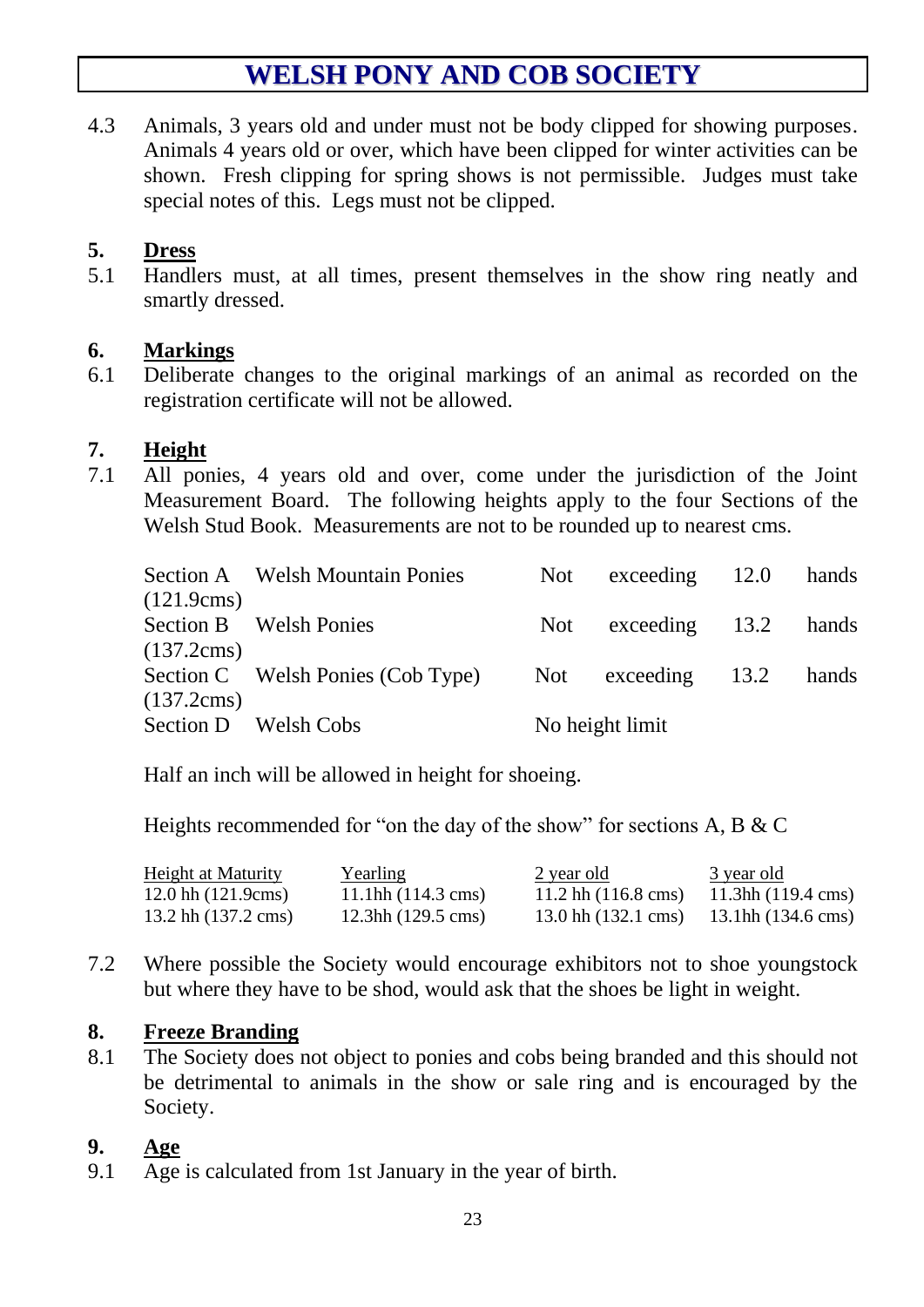#### **10. Soundness**

10.1 If a pony/cob entered in a class is, in the opinion of the Judge, unsound, the Judge shall, at his/her discretion, require the exhibitor to withdraw the animal from that class or place it at the end of the line. The Judge's decision in this matter is FINAL.

#### **11. Conduct**

- 11.1 Where an unruly animal is likely to cause an accident, the judge has the power to ask that the animal to leave the ring.
- 11.2 Exhibitors must not remove their ponies from the Ring during judging, without the Judge's permission. The class ends when the judge requests the class to be dismissed.
- 11.3 Exhibitors of the Welsh Breeds must not enter an animal in any Show when that animal will be judged by a person who has or has had a financial interest in that particular exhibit, stud work exempt, (the exhibitor being the owner, lessee or person producing and/or showing the animal):
	- (a) A judge may not adjudicate a class in which, to the Judge's knowledge, a pony bred, sold, leased or produced by the Judge or his immediate family or employer is exhibited.
	- (b) If a judge has reasonable grounds for belief that any part of Rule 11.3 (a) is being contravened he must ask the exhibitor to leave the ring and the exhibitor must withdraw. The Judge's decision is final in all cases.
	- (c) A rider, whip or handler must not compete in a class judged by a person for whom he/she has ridden, driven or produced in hand during the previous 12 months.
	- (d) A judge may not judge an exhibitor for whom they have produced an animal within the previous 12 months.
- 11.4 Substitutions and nomination of entries are not allowed.

#### **12. Whips and Canes (Riding)**

12.1 No riding whips/canes shall exceed 75cms (30 inches).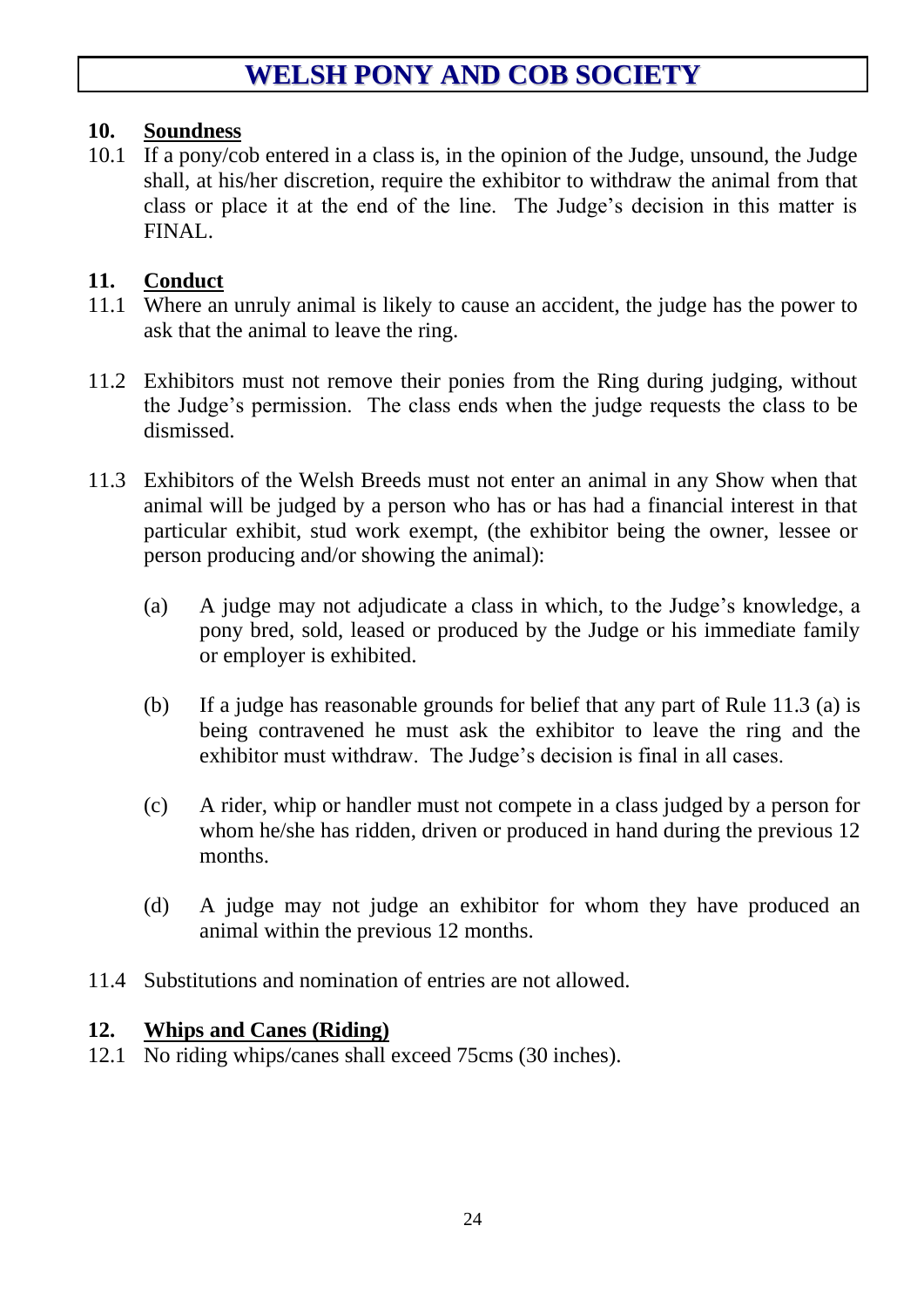#### **13. Performance Classes**

- 13.1 There is no age restriction for riders in open pure bred Welsh Pony or Cob ridden classes with the exception of stallions in that riders must have attained their 12th birthday before the 1st of January of the current year when riding a Section A, B or Part-bred under 137.2cms (13.2hh) and their 14th before the first of January of the current year for Section C, D or Part-bred over 137.2cms (13.2hh). Riders of Welsh Part-Bred animals may be governed by specific age groups within their classification.
- 13.2 In driven competition the driver, groom(s) and passenger(s) must have attained their 15th birthday on the first day of the show at which they are to compete. In the event that the driver is under the age of 18 he/she must be accompanied in the vehicle by a person aged 18 or over. Proof of age will be required in the event of a query.
- 13.3 No spurs to be used in any class.
- 13.4 A Judge has the power to ask any animal, which constitutes a danger, to leave the ring. The Judge's decision is final.
- 13.5 Where a rider has been unseated or fallen from his/her animal, the rider cannot remount in the ring. The animal must be led out of the ring and cannot re-join the Class.
- 13.6 Correctly secured British standard skull caps/riding hats up to current British Standard must be worn at all times when mounted. N.B. A competitor whose hat comes off, or chin strap comes undone whilst competing must, on penalty of elimination replace it or fasten it before continuing. He may dismount without penalty to recover the hat or have it passed up from the ground, or may stop without penalty to fasten the chin strap.
- 13.7 No change of rider will be allowed during a class without the Judge's permission. Where an exhibitor qualifies two animals for a championship, they must elect a substitute rider who conforms to the regulations of the class.
- 13.8 In all ridden and driven classes ponies/cobs/part-breds must be 4 years old or over.
- 13.9 Mares with a suckling foal born during the current season are not eligible to compete in ridden or driven classes.
- 13.10 No animal will be shown on a leading rein except those entered in Leading Rein classes.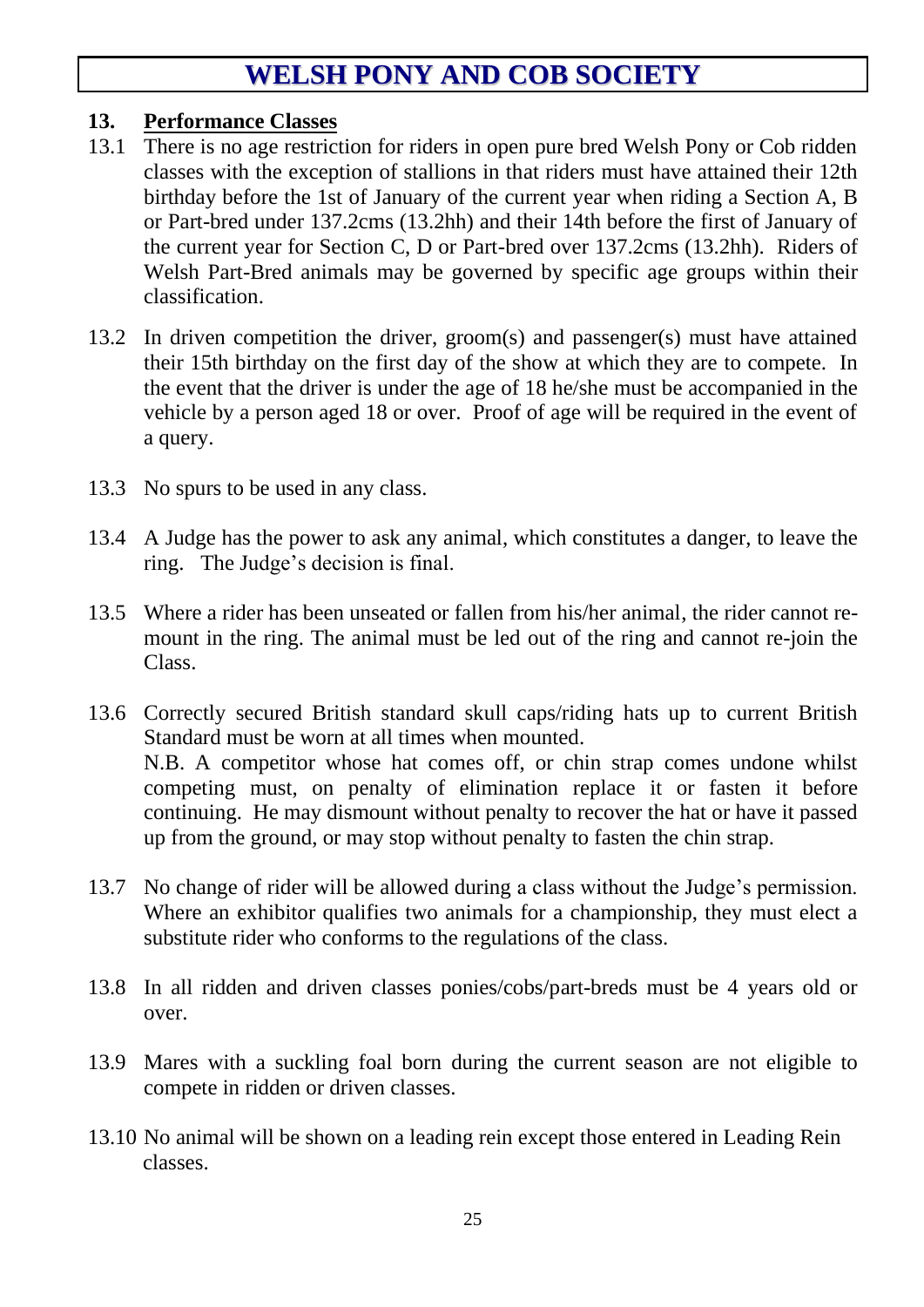13.11 Grooms and handlers, when entering the ring, must at all times look neat and smartly dressed.

#### **14 Novices**

- 14.1 A pony/cob/Welsh Part-Bred shall be deemed not to be a Novice if, by 1st January of the current year, it has won an Open class within the discipline in which it is currently competing.
- 14.2 All Novice ridden animals must be shown in a suitable snaffle bridle.

### **15. Lead Rein and First Ridden**

15.1 Classification should be as follows:

**Mountain and Moorland Lead Rein**, open to registered Welsh Sections A or B, mare or geldings not exceeding 122cms (12hh). Riders must have attained their 3rd birthday but must not have attained their 9th birthday before 1st January in the current year.

Ponies to be shown in a suitable snaffle bridle - the reins to go directly from the bit to the rider's hands. The lead rein must be attached to the noseband only; no extra attachment to or on the saddle.

**Mountain and Moorland First Ridden**, open to registered Welsh Sections A or B, mares or geldings, not exceeding 128cms (12.2 hh). Riders must not have attained their 12th birthday before 1st January in the current year. Ponies are to be shown in a suitable bridle. Ponies must not be cantered except in their individual show.

### **16. Pure Bred Ridden Classes**

16.1 It is required by the Society that Welsh Mountain Ponies and Welsh Ponies, Sections A and B, shown under saddle (stallions, mares and geldings) must be judged at the Walk, Trot and Canter. Riders will be asked to gallop during their individual show. The only exception to this rule is where, at the discretion of the Judge/Show it is deemed too dangerous to gallop. Judges must also take into consideration manners, way of going, conformation and breed type. The animals may be ridden at the discretion of the Judge.

### **17. Working Hunter Classes**

- 17.1 Working Hunter Pony classes, open to stallions, mares and geldings.
- 17.2 No pony may be shown on a lead-rein.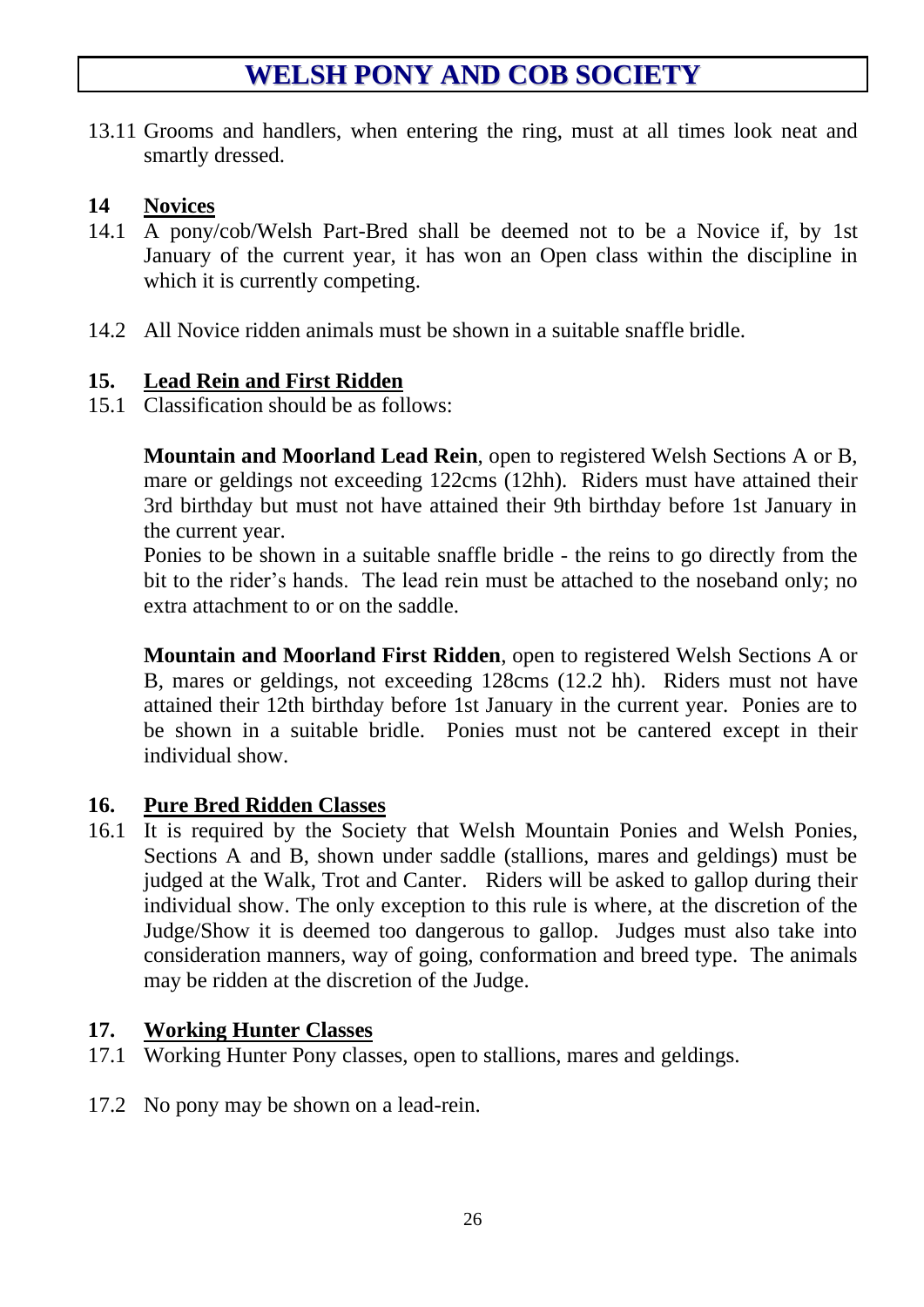- 17.3 No change of rider or saddlery is allowed between phases or during a phase. Protective boots may be used for the jumping phases only. Bandages and protective pads on animals feet are not allowed.
- 17.4 Once judging has commenced, if a pony leaves the ring, it will be eliminated from the class.
- 17.5 Five classes are recommended:

| Height Section 1 | Not exceeding 122cm (12hh)                            |
|------------------|-------------------------------------------------------|
| Height Section 2 | Exceeding 122cm (12hh) and not exceeding 133cm (13hh) |
| Height Section 3 | Exceeding 134cm (13hh) and not exceeding 143cm (14hh) |
| Height Section 4 | Exceeding $143cm(14 hh)$                              |

If Welsh Part-Breds are competing within the same section, end class 4 at 153cms (15hh) and add:

Height Section 5 Exceeding 153cm (15 hh)

- 17.6 Fences must be of a hunting type built with rustic materials and be as substantial as possible.
	- (a) The maximum spread must be at the base of the fence.
	- (b) Not more than two fences may be of maximum spread.
	- (c) Round poles to have round cups, gates to have flat cups.
	- (d) The jumping phase will be taken first and any pony eliminated will not be required again.
	- (e) The course must consist of a minimum of seven fences, maximum of nine, one of which must be a spread, with no more than two double elements. A change of direction must be included.
	- (f) It is recommended that competitors be allowed to walk the course on foot before their class.

#### 17.7 Height of Fences

| Height                   |                   | <b>Spread</b>            |
|--------------------------|-------------------|--------------------------|
| Min                      | Max               | <b>Max</b>               |
| $1'9''(53 \text{ cms})$  | $2'0''$ (61 cms)  | $1'9''(53 \text{ cms})$  |
| $2'3''$ (69 cms)         | $2'6''$ (76 cms)  | $2'3''$ (69 cms)         |
| $2'6''$ (76 cms)         | $3'0''$ (90 cms)  | $2'6''$ (76 cms)         |
| $2'9'' (84 \text{ cms})$ | $3'3''$ (99 cms)  | $2'9'' (84 \text{ cms})$ |
| $3'0''$ (90 cms)         | $3'6''$ (106 cms) | $3'0''$ (90 cms)         |
|                          |                   |                          |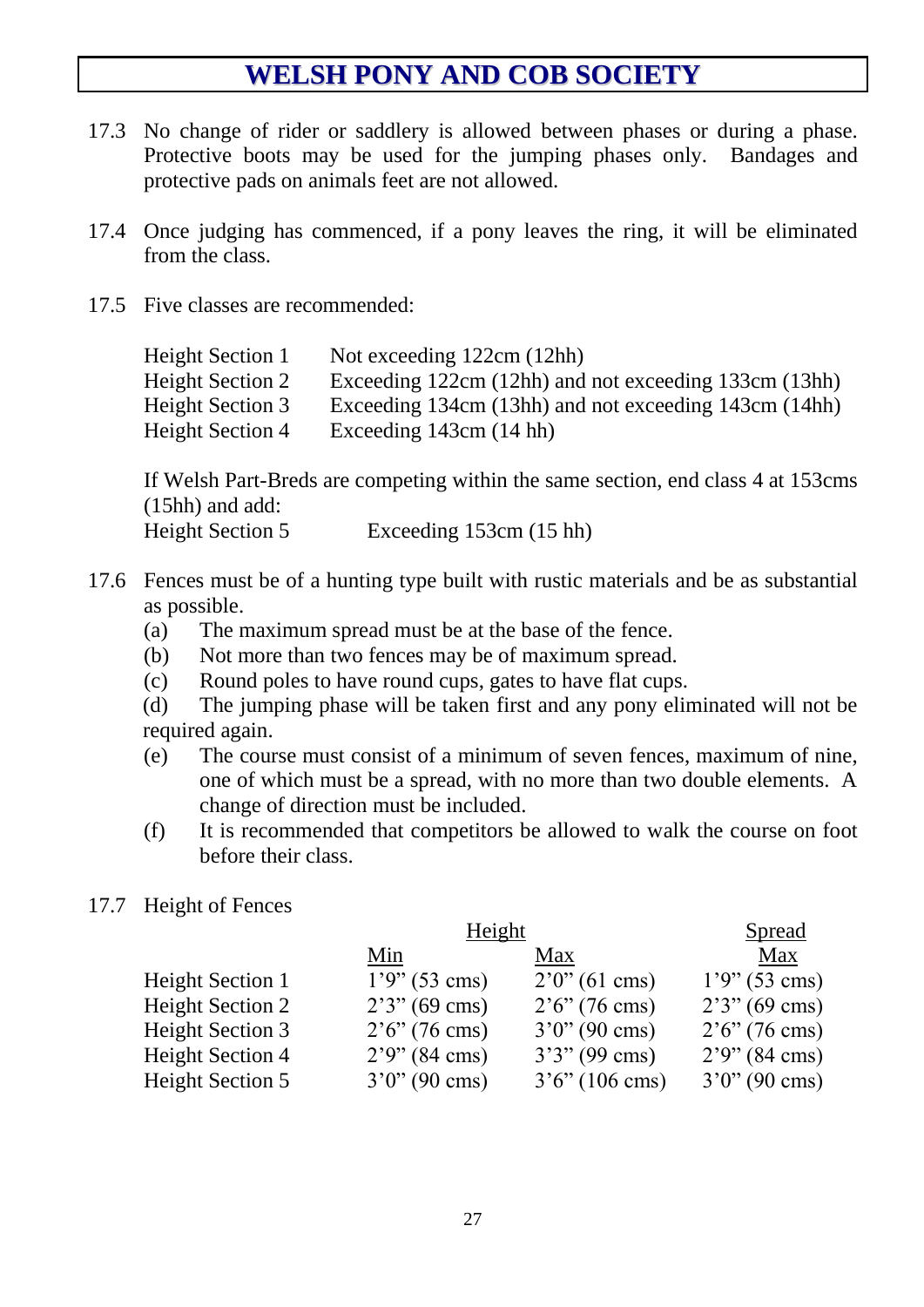#### For novices -

| Height Section 1 | $1'6''$ (47 cms) | $1'9''(53 \text{ cms})$ | $1'6''$ (47 cms) |
|------------------|------------------|-------------------------|------------------|
| Height Section 2 | $2'0''$ (61 cms) | $2'3''(69 \text{ cm})$  | $2'0''$ (61 cms) |
| Height Section 3 | $2'3''$ (96 cms) | $2'6''$ (76 cms)        | $2'3''$ (69 cms) |
| Height Section 4 | $2'6''$ (76 cms) | $2'9''$ (84 cms)        | $2'6''$ (76 cms) |
| Height Section 5 | $2'9''$ (84 cms) | $3'3''$ (99 cms)        | $2'9''$ (84 cms) |

#### **18. Penalties Marking**

Jump knock down 10 faults First refusal 15 faults Second refusal 20 faults Third refusal **Elimination** Fall of horse/rider Disqualification Distribution Manners 10

|      | Jumping                          | 50 |
|------|----------------------------------|----|
|      | Style while jumping              | 20 |
|      | Conformation, freedom of action  |    |
|      | & Breed type                     | 20 |
| tion | <b>Manners</b>                   | 10 |
|      | Half marks in the event of a tie |    |
|      |                                  |    |

### **19 Guidance for Showing**

#### 19.1 Trimming Hints:

The Welsh breeds are a Native breed and too much trimming and pulling detracts from their native characteristics.

Long hair under the jawline and those protruding from the ears may be trimmed off leaving as natural a line as possible. The whiskers around the muzzle may be trimmed.

If the mane and tail is very thick, they can be discreetly thinned to show off the topline and the hindquarters. The tail should look natural and **should not** be "banged" (leveled off square).

### **20. In-Hand Tack**

- 20.1 Youngstock May be shown in a white webbing or rope show halter, leather head collar or show bridle.
- 20.2 Mares/Geldings Four years old or over may be shown in a white webbing or rope show halter, leather head collar, show bridle or riding bridle.
- 20.3 Colts/Stallions Two years old or over, should be suitably bitted. The use of stallion Show Tack is optional.